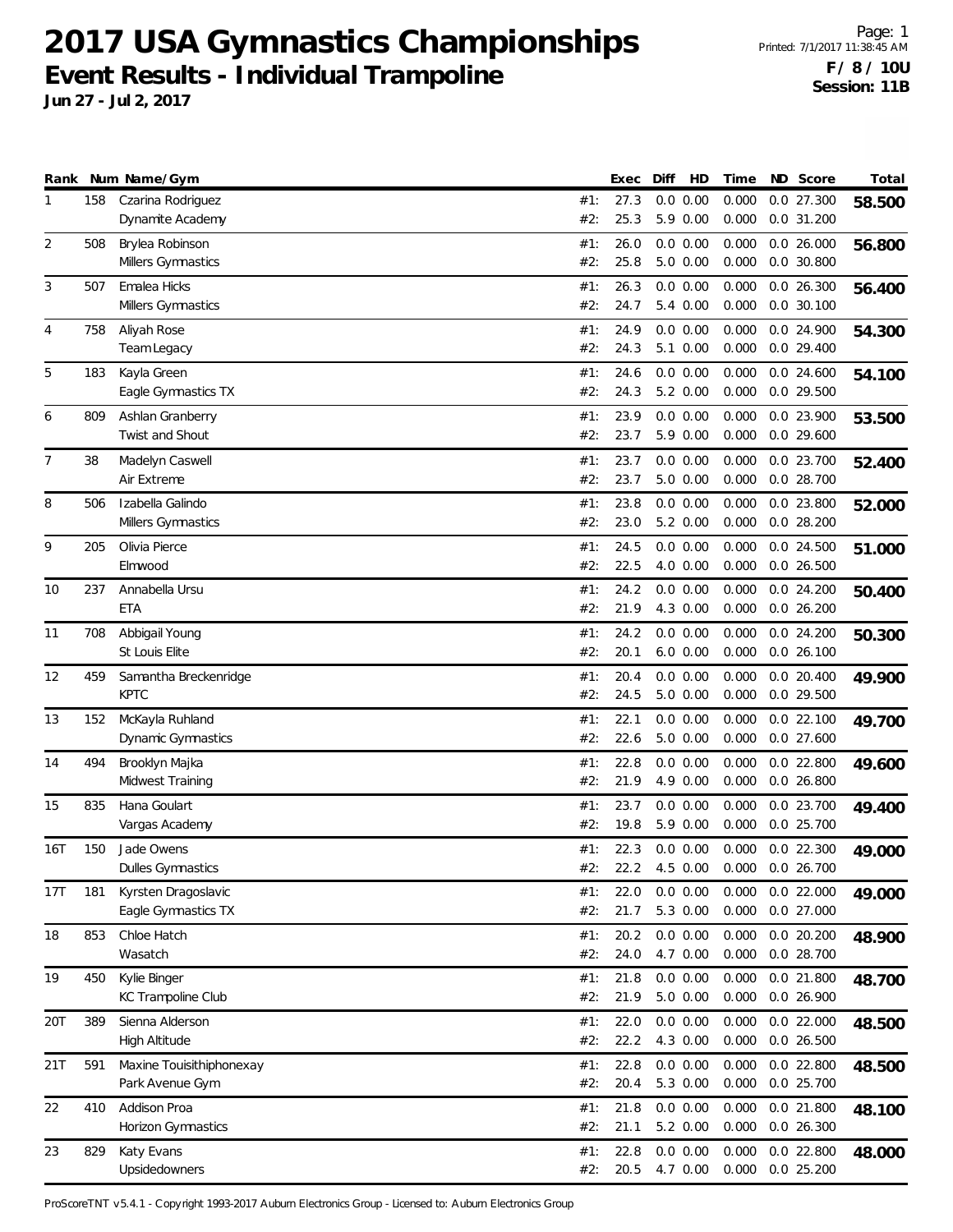|    |    | Rank Num Name/Gym   |  |  |  | Exec Diff HD Time ND Score         | Total                                     |
|----|----|---------------------|--|--|--|------------------------------------|-------------------------------------------|
| 24 |    | 527 Madelyn Epstein |  |  |  |                                    | #1: 19.1 0.0 0.00 0.000 0.0 19.100 46.500 |
|    |    | Motion Gym          |  |  |  | #2: 22.3 5.1 0.00 0.000 0.0 27.400 |                                           |
| 25 | 67 | Caroline Younge     |  |  |  |                                    | #1: 23.6 0.0 0.00 0.000 0.0 23.600 35.200 |
|    |    | Airborne Colorado   |  |  |  | #2: 9.9 1.7 0.00 0.000 0.0 11.600  |                                           |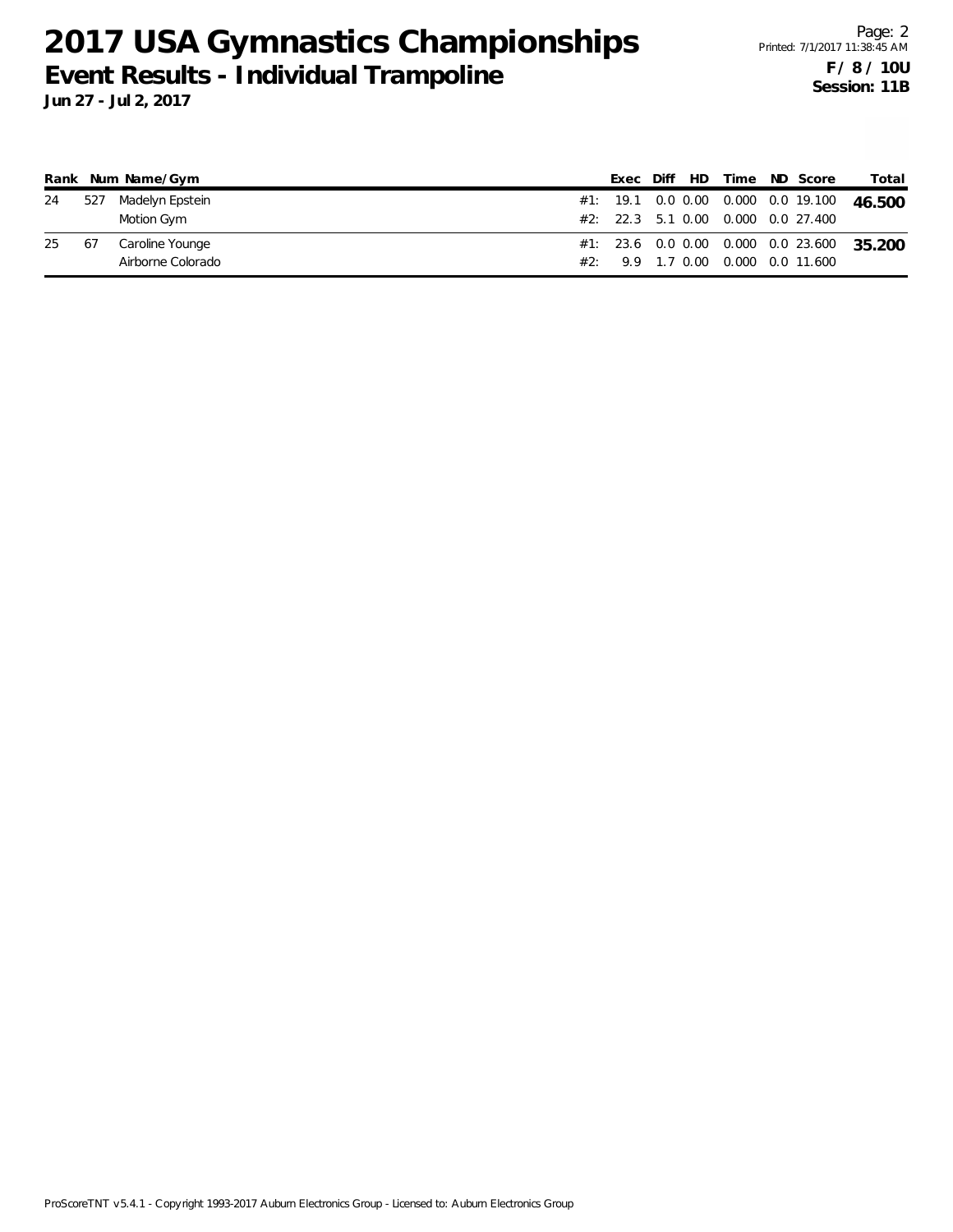| Rank |     | Num Name/Gym                            |            | Exec         | Diff<br>HD                   | Time           | ND Score                     | Total  |
|------|-----|-----------------------------------------|------------|--------------|------------------------------|----------------|------------------------------|--------|
|      | 231 | Alexander Rozenshteyn<br><b>ETA</b>     | #1:<br>#2: | 25.4<br>24.3 | $0.0$ $0.00$<br>$6.0 \ 0.00$ | 0.000<br>0.000 | $0.0$ 25.400<br>$0.0$ 30.300 | 55.700 |
| 2    | 730 | Cade Cina<br><b>T&amp;T Express</b>     | #1:<br>#2: | 25.3<br>23.6 | 0.0 0.00<br>4.8 0.00         | 0.000<br>0.000 | $0.0$ 25.300<br>$0.0$ 28.400 | 53.700 |
| 3    | 797 | Samuel Sheyman<br>Tornado Sport Club    | #1:<br>#2: | 24.5<br>23.2 | 0.0 0.00<br>5.3 0.00         | 0.000<br>0.000 | $0.0$ 24.500<br>$0.0$ 28.500 | 53.000 |
| 4    | 398 | Nate Erkert<br><b>High Energy</b>       | #1:<br>#2: | 23.8<br>22.3 | 0.0 0.00<br>5.9 0.00         | 0.000<br>0.000 | $0.0$ 23.800<br>$0.0$ 28.200 | 52.000 |
| 5    | 502 | Aiden Shackleton<br>Midwest Training    | #1:<br>#2: | 23.4<br>21.8 | 0.0 0.00<br>5.3 0.00         | 0.000<br>0.000 | $0.0$ 23.400<br>$0.0$ 27.100 | 50.500 |
| 6T   | 499 | Kanye Rodgers<br>Midwest Training       | #1:<br>#2: | 21.6<br>23.4 | 0.0 0.00<br>5.3 0.00         | 0.000<br>0.000 | $0.0$ 21.600<br>0.0 28.700   | 50.300 |
| 7T   | 407 | Nicholas Deacetis<br>Horizon Gymnastics | #1:<br>#2: | 23.6<br>21.3 | $0.0\ 0.00$<br>5.4 0.00      | 0.000<br>0.000 | $0.0$ 23.600<br>$0.0$ 26.700 | 50.300 |
| 8    | 586 | West Fowler<br>Panhandle Perfection     | #1:<br>#2: | 21.4<br>22.4 | 0.0 0.00<br>5.4 0.00         | 0.000<br>0.000 | $0.0$ 21.400<br>$0.0$ 27.800 | 49.200 |
| 9    | 391 | <b>Preston Dukes</b><br>High Altitude   | #1:<br>#2: | 20.6<br>22.6 | 0.0 0.00<br>4.3 0.00         | 0.000<br>0.000 | $0.0$ 20.600<br>0.026.900    | 47.500 |
| 10   | 340 | Aaron Edelman<br>Gymnastics Du Sol      | #1:<br>#2: | 21.7<br>4.1  | 0.0 0.00<br>$1.0 \ 0.00$     | 0.000<br>0.000 | 0.0 21.700<br>5.100<br>0.0   | 26.800 |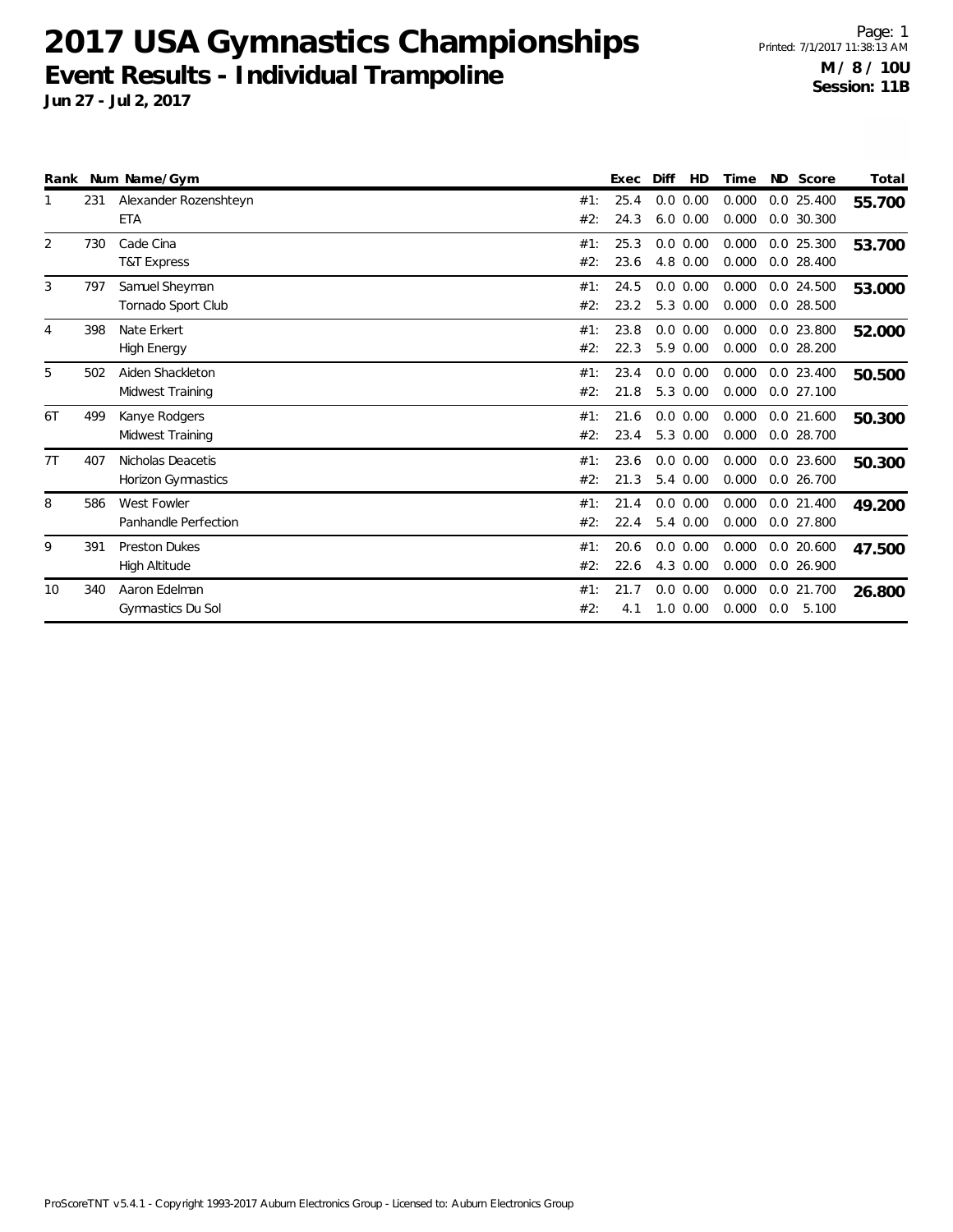**Jun 27 - Jul 2, 2017**

|                |            | Rank Num Name/Gym                              |                   | Exec                 | Diff                             | HD | Time                    | ND Score                                 | Total  |
|----------------|------------|------------------------------------------------|-------------------|----------------------|----------------------------------|----|-------------------------|------------------------------------------|--------|
| 1              | 722        | Madison Marshall<br>Stick It Gymnastics        | #1:<br>#2:        | 25.4<br>26.4         | 0.0 0.00<br>$5.0\ 0.00$          |    | 0.000<br>0.000          | $-25.400$<br>$\frac{1}{2}$ 31.400        | 56.800 |
| $\overline{2}$ | 712        | Carsyn Cormaney<br><b>Stars Gymnastics</b>     | #1:<br>#2:        | 25.5<br>24.8         | 0.0 0.00<br>5.3 0.00             |    | 0.000<br>0.000          | $-25.500$<br>$_{-}$ 30.100               | 55.600 |
| 3              | 13         | Riana Garcia<br>3T1                            | #1:<br>#2:        | 24.7<br>24.9         | 0.0 0.00<br>5.2 0.00             |    | 0.000<br>0.000          | 0.0 24.700<br>$0.0$ 30.100               | 54.800 |
| 4T             | 559        | Katherine Baker<br><b>NVG</b>                  | #1:<br>#2:        | 25.0<br>25.1         | 0.0 0.00<br>4.6 0.00             |    | 0.000<br>0.000          | $0.0$ 25.000<br>0.0 29.700               | 54.700 |
| 5T             | 610        | Olivia Erickson<br>Premier Gymnastics          | #1:<br>#2:        | 26.0<br>23.5         | 0.0 0.00<br>5.2 0.00             |    | 0.000<br>0.000          | $0.0$ 26.000<br>$0.0$ 28.700             | 54.700 |
| 6              | 192        | Merit Walker<br>Eagle Gymnastics TX            | #1:<br>#2:        | 24.4<br>25.8         | 0.0 0.00<br>4.3 0.00             |    | 0.000<br>0.000          | $-24.400$<br>$\frac{1}{2}$ 30.100        | 54.500 |
| 7              | 482        | Emily Clifton<br>Manning Elite                 | #1:<br>#2:        | 24.5<br>24.0         | 0.0 0.00<br>5.9 0.00             |    | 0.000<br>0.000          | $0.0$ 24.500<br>$0.0$ 29.900             | 54.400 |
| 8T             | 879        | Karen Maceranka<br>World Elite                 | #1:<br>#2:        | 24.8<br>24.6         | 0.0 0.00<br>4.3 0.00             |    | 0.000<br>0.000          | $0.0$ 24.800<br>$0.0$ 28.900             | 53.700 |
| 9T             | 491        | Georgia Cappas<br>Midwest Training             | #1:<br>#2:        | 25.0<br>23.5         | 0.0 0.00<br>5.2 0.00             |    | 0.000<br>0.000          | $0.0$ 25.000<br>$0.0$ 28.700             | 53.700 |
| 10             | 858        | Sage Goldman<br><b>Wcc</b>                     | #1:<br>#2:        | 24.5<br>22.7         | 0.0 0.00<br>$6.0\ 0.00$          |    | 0.000<br>0.000          | $0.0$ 24.500<br>$0.0$ 28.700             | 53.200 |
| 11             | 440        | Mikayla Ott<br>J and J T&T                     | #1:<br>#2:        | 23.8<br>23.0         | 0.0 0.00<br>5.9 0.00             |    | 0.000<br>0.000          | $0.0$ 23.800<br>0.0 28.900               | 52.700 |
| 12             | 201        | Audree Silien<br>Elite World                   | #1:<br>#2:        | 24.6<br>22.6         | 0.0 0.00<br>5.4 0.00             |    | 0.000<br>0.000          | $0.0$ 24.600<br>$0.0$ 28.000             | 52.600 |
| 13             | 755        | Eva Lopez<br>Team Legacy                       | #1:<br>#2:        | 24.2<br>22.9         | 0.0 0.00<br>5.1 0.00             |    | 0.000<br>0.000          | $0.0$ 24.200<br>0.028.000                | 52.200 |
| 14             | 466        | Adison Savage<br>Legacy Elite                  | #1:<br>#2:        | 24.2<br>22.4         | 0.0 0.00<br>5.3 0.00             |    | 0.000<br>0.000          | $-24.200$<br>$-27.700$                   | 51.900 |
| 15             | 296        | Mia Reiche<br>Fox Valley T&T                   | #1:<br>#2:        | 22.6<br>23.6         | 0.0 0.00<br>5.6 0.00             |    | 0.000<br>0.000          | $0.0$ 22.600<br>0.029.200                | 51.800 |
| 16             | 439        | Amber Lee<br>J and J T&T                       | #1:<br>#2:        | 24.3<br>21.4         | 0.0 0.00<br>5.9 0.00             |    | 0.000<br>0.000          | $-24.300$<br>27.300<br>$-1$              | 51.600 |
| 17             | 585        | Emma Touhey<br><b>OSA</b>                      | #1:<br>#2:        | 23.3<br>23.3         | 0.0 0.00<br>4.9 0.00             |    | 0.000<br>0.000          | $0.0$ 23.300<br>0.0 28.200               | 51.500 |
| 18T            | 10         | Clara Carpenter<br>3T1                         | #1:<br>#2:        | 24.0<br>22.3         | 0.0 0.00<br>4.7 0.00             |    | 0.000<br>0.000          | $0.0$ 24.000<br>$0.0$ 27.000             | 51.000 |
| 19T            | 510        | DreAnna Spivey<br>Millers Gymnastics           | #1:<br>#2:        | 23.7<br>22.1         | 0.0 0.00<br>5.2 0.00             |    | 0.000<br>0.000          | 0.0 23.700<br>0.0 27.300                 | 51.000 |
| 20T            | 539        | Elizabeth Mann<br><b>MTGA</b>                  | #1:<br>#2:        | 23.2<br>22.7         | 0.0 0.00<br>5.0 0.00             |    | 0.000<br>0.000          | $0.0$ 23.200<br>0.0 27.700<br>0.0 24.100 | 50.900 |
| 21T<br>22T     | 752<br>447 | Sophia Johnson<br>Team Legacy<br>Aimee Mitchon | #1:<br>#2:<br>#1: | 24.1<br>21.7<br>23.8 | 0.0 0.00<br>5.1 0.00<br>0.0 0.00 |    | 0.000<br>0.000<br>0.000 | $0.0$ 26.800<br>0.0 23.800               | 50.900 |
| 23T            | 465        | K and L Tumbletown<br>Cortlin Cox              | #2:<br>#1:        | 21.7<br>23.0         | 5.2 0.00<br>0.0 0.00             |    | 0.000<br>0.000          | 0.0 26.900<br>$0.0$ 23.000               | 50.700 |
|                |            | Legacy Elite                                   | #2:               | 22.4                 | 5.3 0.00                         |    | 0.000                   | 0.0 27.700                               | 50.700 |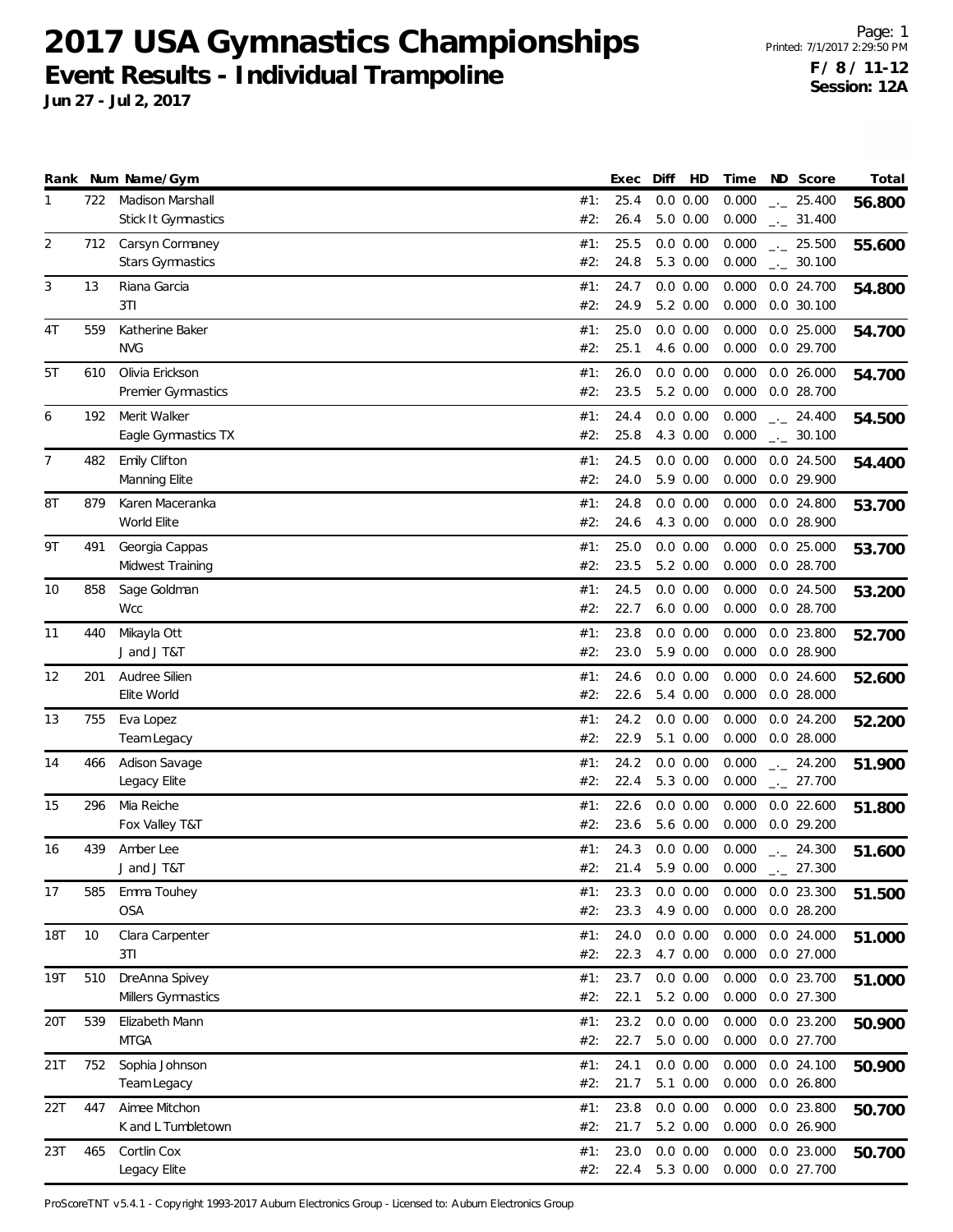**Jun 27 - Jul 2, 2017**

|     |     | Rank Num Name/Gym                     |            | Exec         | Diff | HD                      | Time           | ND Score                     | Total  |
|-----|-----|---------------------------------------|------------|--------------|------|-------------------------|----------------|------------------------------|--------|
| 24  | 877 | Monet Koorndyk<br>World Elite         | #1:<br>#2: | 23.7<br>22.0 |      | 0.0 0.00<br>4.9 0.00    | 0.000<br>0.000 | $0.0$ 23.700<br>$0.0$ 26.900 | 50.600 |
| 25  | 467 | Presley Watzl<br>Legacy Elite         | #1:<br>#2: | 22.9<br>22.7 |      | 0.0 0.00<br>4.9 0.00    | 0.000<br>0.000 | $0.0$ 22.900<br>$0.0$ 27.600 | 50.500 |
| 26  | 445 | Macie Blakeney<br>K and L Tumbletown  | #1:<br>#2: | 22.3<br>22.3 |      | 0.0 0.00<br>5.2 0.00    | 0.000<br>0.000 | $0.0$ 22.300<br>$0.0$ 27.500 | 49.800 |
| 27  | 292 | Sahanna Doherty<br>Fox Valley T&T     | #1:<br>#2: | 22.0<br>22.5 |      | 0.0 0.00<br>5.1 0.00    | 0.000<br>0.000 | $0.0$ 22.000<br>$0.0$ 27.600 | 49.600 |
| 28  | 145 | Danielle Ingle<br>Dulles Gymnastics   | #1:<br>#2: | 22.7<br>21.7 |      | 0.0 0.00<br>5.1 0.00    | 0.000<br>0.000 | 0.022.700<br>$0.0$ 26.800    | 49.500 |
| 29T | 569 | Cayley Pitblado<br><b>NVG</b>         | #1:<br>#2: | 22.7<br>22.7 |      | 0.0 0.00<br>4.0 0.00    | 0.000<br>0.000 | $-22.700$<br>$-26.700$       | 49.400 |
| 30T | 464 | Natalie Azarov<br>Legacy Elite        | #1:<br>#2: | 23.3<br>20.9 |      | 0.0 0.00<br>5.2 0.00    | 0.000<br>0.000 | $0.0$ 23.300<br>$0.0$ 26.100 | 49.400 |
| 31T | 188 | Grace Smith<br>Eagle Gymnastics TX    | #1:<br>#2: | 22.7<br>21.5 |      | 0.0 0.00<br>5.2 0.00    | 0.000<br>0.000 | 0.022.700<br>0.026.700       | 49.400 |
| 32  | 59  | Liesel Heitz<br>Airborne Colorado     | #1:<br>#2: | 22.2<br>22.0 |      | 0.0 0.00<br>5.1 0.00    | 0.000<br>0.000 | 0.022.200<br>0.0 27.100      | 49.300 |
| 33  | 766 | Lilly Duncan<br><b>TEG</b>            | #1:<br>#2: | 23.3<br>20.6 |      | 0.0 0.00<br>5.3 0.00    | 0.000<br>0.000 | $0.0$ 23.300<br>$0.0$ 25.900 | 49.200 |
| 34T | 319 | Kaylee Morales<br>Gymagic             | #1:<br>#2: | 22.7<br>21.8 |      | $0.0\ 0.00$<br>4.6 0.00 | 0.000<br>0.000 | 0.022.700<br>$0.0$ 26.400    | 49.100 |
| 35T | 275 | Aurora McBeth<br>FlipCity South       | #1:<br>#2: | 22.1<br>21.7 |      | 0.0 0.00<br>5.3 0.00    | 0.000<br>0.000 | 0.022.100<br>$0.0$ 27.000    | 49.100 |
| 36T | 130 | Shreya Patel<br>Clovis Gymnastics     | #1:<br>#2: | 22.2<br>20.9 |      | 0.0 0.00<br>$6.0\ 0.00$ | 0.000<br>0.000 | 0.022.200<br>0.026.900       | 49.100 |
| 37  | 511 | Amanda Abraham<br>Mills Usa           | #1:<br>#2: | 22.5<br>21.3 |      | 0.0 0.00<br>5.1 0.00    | 0.000<br>0.000 | $0.0$ 22.500<br>0.026.400    | 48.900 |
| 38  | 523 | Brooke Engelbrekt<br>MNT              | #1:<br>#2: | 20.0<br>24.0 |      | 0.0 0.00<br>4.3 0.00    | 0.000<br>0.000 | $0.0$ 20.000<br>$0.0$ 28.300 | 48.300 |
| 39  | 848 | Audrey Avondet<br>Wasatch             | #1:<br>#2: | 22.1<br>20.8 |      | 0.0 0.00<br>5.3 0.00    | 0.000<br>0.000 | $0.0$ 22.100<br>0.026.100    | 48.200 |
| 40  | 462 | Macee Rodman<br><b>KPTC</b>           | #1:<br>#2: | 21.6<br>20.7 |      | 0.0 0.00<br>$5.0\ 0.00$ | 0.000<br>0.000 | $0.0$ 21.600<br>0.0 25.700   | 47.300 |
| 41T | 33  | Cooper Wallace<br>Acrospirits         | #1:<br>#2: | 22.2<br>20.3 |      | 0.0 0.00<br>4.5 0.00    | 0.000<br>0.000 | $0.0$ 22.200<br>$0.0$ 24.800 | 47.000 |
| 42T | 60  | Emma Hunyadi<br>Airborne Colorado     | #1:<br>#2: | 21.8<br>20.1 |      | 0.0 0.00<br>5.1 0.00    | 0.000<br>0.000 | $-21.800$<br>$-25.200$       | 47.000 |
| 43  | 72  | <b>Trinity Garcia</b><br>All American | #1:<br>#2: | 21.5<br>20.3 |      | 0.0 0.00<br>5.0 0.00    | 0.000<br>0.000 | $0.0$ 21.500<br>$0.0$ 25.300 | 46.800 |
| 44  | 219 | Ava Fernandez<br>ETA                  | #1:<br>#2: | 21.1<br>21.3 |      | 0.0 0.00<br>4.2 0.00    | 0.000<br>0.000 | $0.0$ 21.100<br>$0.0$ 25.500 | 46.600 |
| 45  | 128 | Madison Broom<br>Clovis Gymnastics    | #1:<br>#2: | 18.1<br>22.1 |      | 0.0 0.00<br>$6.0\ 0.00$ | 0.000<br>0.000 | 0.0 18.100<br>0.028.100      | 46.200 |
| 46  | 373 | Samantha Miyashiro<br>Hawaii T&T      | #1:<br>#2: | 20.6<br>20.7 |      | 0.0 0.00<br>4.8 0.00    | 0.000<br>0.000 | $0.0$ 20.600<br>$0.0$ 25.500 | 46.100 |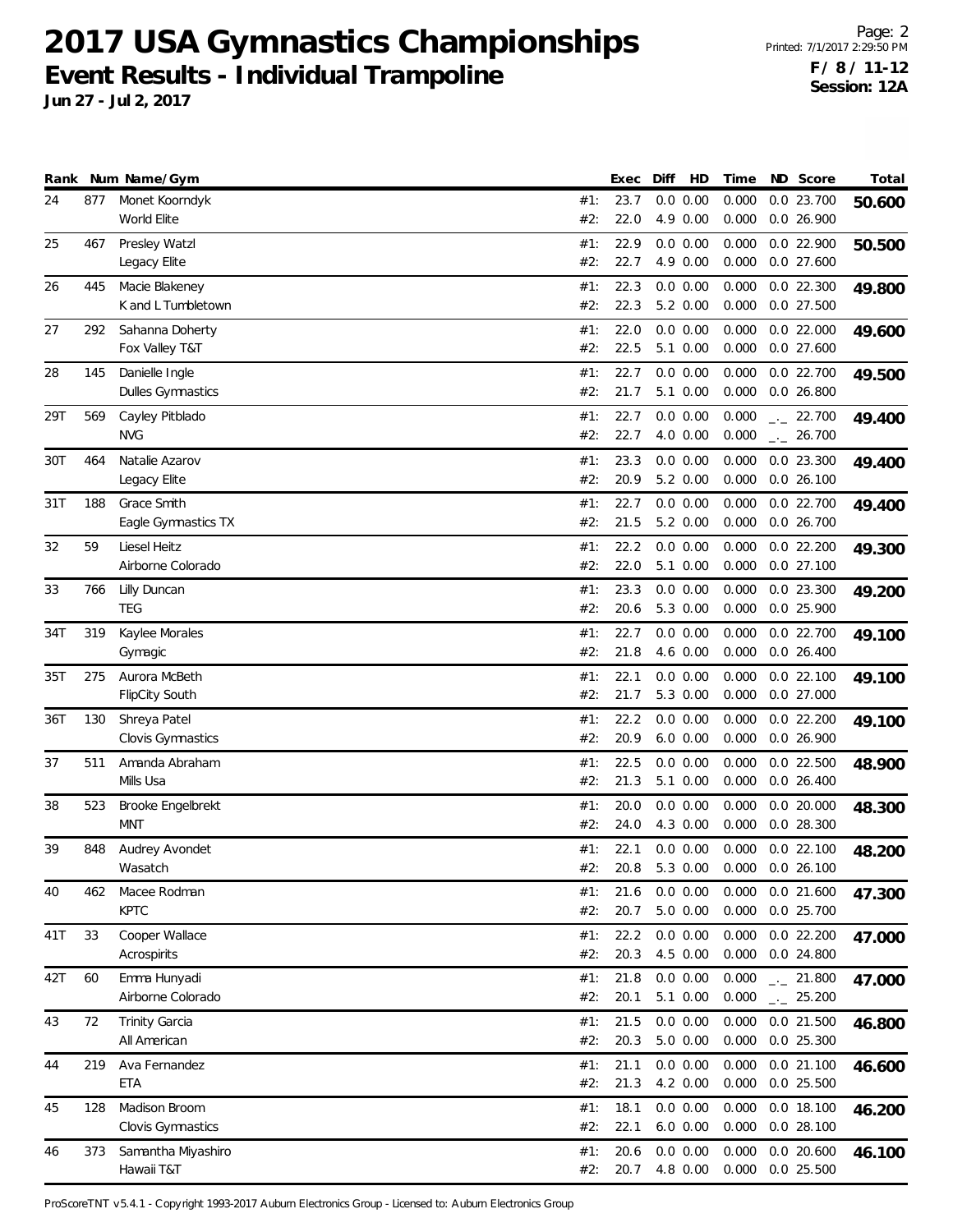|    |     | Rank Num Name/Gym         |     | Exec | Diff<br>HD   | Time  | ND Score                | Total  |
|----|-----|---------------------------|-----|------|--------------|-------|-------------------------|--------|
| 47 | 646 | Norah Sporer              | #1: | 22.3 | 0.0 0.00     | 0.000 | $-22.300$               | 45.600 |
|    |     | Scamps Gymnastics         | #2: | 17.9 | 5.4 0.00     | 0.000 | $-23.300$               |        |
| 48 | 104 | Sophia Shirshov           | #1: | 21.7 | 0.0 0.00     | 0.000 | 0.0 21.700              | 45.500 |
|    |     | <b>AXTT</b>               | #2: | 18.7 | 5.1 0.00     | 0.000 | $0.0$ 23.800            |        |
| 49 | 180 | Mia Demouy                | #1: | 23.5 | 0.0 0.00     | 0.000 | 0.0 23.500              | 44.900 |
|    |     | Eagle Gymnastics TX       | #2: | 16.9 | 4.5 0.00     | 0.000 | $0.0$ 21.400            |        |
| 50 | 505 | Marissa Cruz              | #1: | 19.2 | 0.0 0.00     | 0.000 | 0.0 19.200              | 44.200 |
|    |     | Millers Gymnastics        | #2: | 20.4 | 4.6 0.00     | 0.000 | $0.0$ 25.000            |        |
| 51 | 805 | Ariana Franco             | #1: | 26.0 | 0.0 0.00     | 0.000 | 0.026.000               | 43.600 |
|    |     | TT                        | #2: | 14.6 | $3.0\ 0.00$  | 0.000 | $0.0$ 17.600            |        |
| 52 | 240 | Yazenia Cardwell          | #1: | 22.8 | 0.0 0.00     | 0.000 | $0.0$ 22.800            | 40.700 |
|    |     | <b>Everest Gymnastics</b> | #2: | 14.3 | 3.6 0.00     | 0.000 | 0.0 17.900              |        |
| 53 | 55  | Madeline Arnold           | #1: | 18.0 | $0.0\ 0.00$  | 0.000 | 0.0 18.000              | 40.300 |
|    |     | Airborne Colorado         | #2: | 17.8 | 4.5 0.00     | 0.000 | $0.0$ 22.300            |        |
| 54 | 39  | Paige Hughes              | #1: | 24.5 | 0.0 0.00     | 0.000 | 0.0 24.500              | 38.600 |
|    |     | Air Extreme               | #2: | 11.6 | 2.5 0.00     | 0.000 | 0.0 14.100              |        |
| 55 | 153 | Harmony Sanderson         | #1: | 9.8  | 0.0 0.00     | 0.000 | 9.800<br>0.0            | 37.700 |
|    |     | <b>Dynamic Gymnastics</b> | #2: | 23.7 | 4.2 0.00     | 0.000 | 0.0 27.900              |        |
| 56 | 817 | Sabrina Kirk              | #1: | 9.6  | 0.0 0.00     | 0.000 | 9.600<br>$\overline{a}$ | 36.000 |
|    |     | <b>TX Tumblers</b>        | #2: | 21.3 | 5.1 0.00     | 0.000 | $-26.400$               |        |
| 57 | 861 | Taraya Alexnder           | #1: | 22.3 | 0.0 0.00     | 0.000 | $0.0$ 22.300            | 35.900 |
|    |     | <b>WHGF</b>               | #2: | 11.2 | $2.4\ 0.00$  | 0.000 | 0.0 13.600              |        |
| 58 | 354 | Regan Stefanoni           | #1: | 20.6 | 0.0 0.00     | 0.000 | $-20.600$               | 34.400 |
|    |     | Gypsy Flyers - MG         | #2: | 11.4 | 2.4 0.00     | 0.000 | $-13.800$               |        |
| 59 | 371 | Nikki Apa                 | #1: | 4.7  | 0.0 0.00     | 0.000 | 0.0<br>4.700            | 33.700 |
|    |     | Hawaii T&T                | #2: | 23.7 | 5.3 0.00     | 0.000 | $0.0$ 29.000            |        |
| 60 | 15  | Sophia Ray                | #1: | 24.0 | $0.0\ 0.00$  | 0.000 | 0.0 24.000              | 31.400 |
|    |     | 3T1                       | #2: | 6.5  | $0.9\ 0.00$  | 0.000 | 7.400<br>0.0            |        |
| 61 | 239 | Rachel Cannon             | #1: | 24.7 | 0.0 0.00     | 0.000 | 0.0 24.700              | 27.000 |
|    |     | <b>Everest Gymnastics</b> | #2: | 2.0  | $0.3$ $0.00$ | 0.000 | $0.0$ 2.300             |        |
| 62 | 735 | Audrey Duplechin          | #1: |      |              |       |                         | 0.000  |
|    |     | <b>T&amp;T Express</b>    | #2: |      |              |       |                         |        |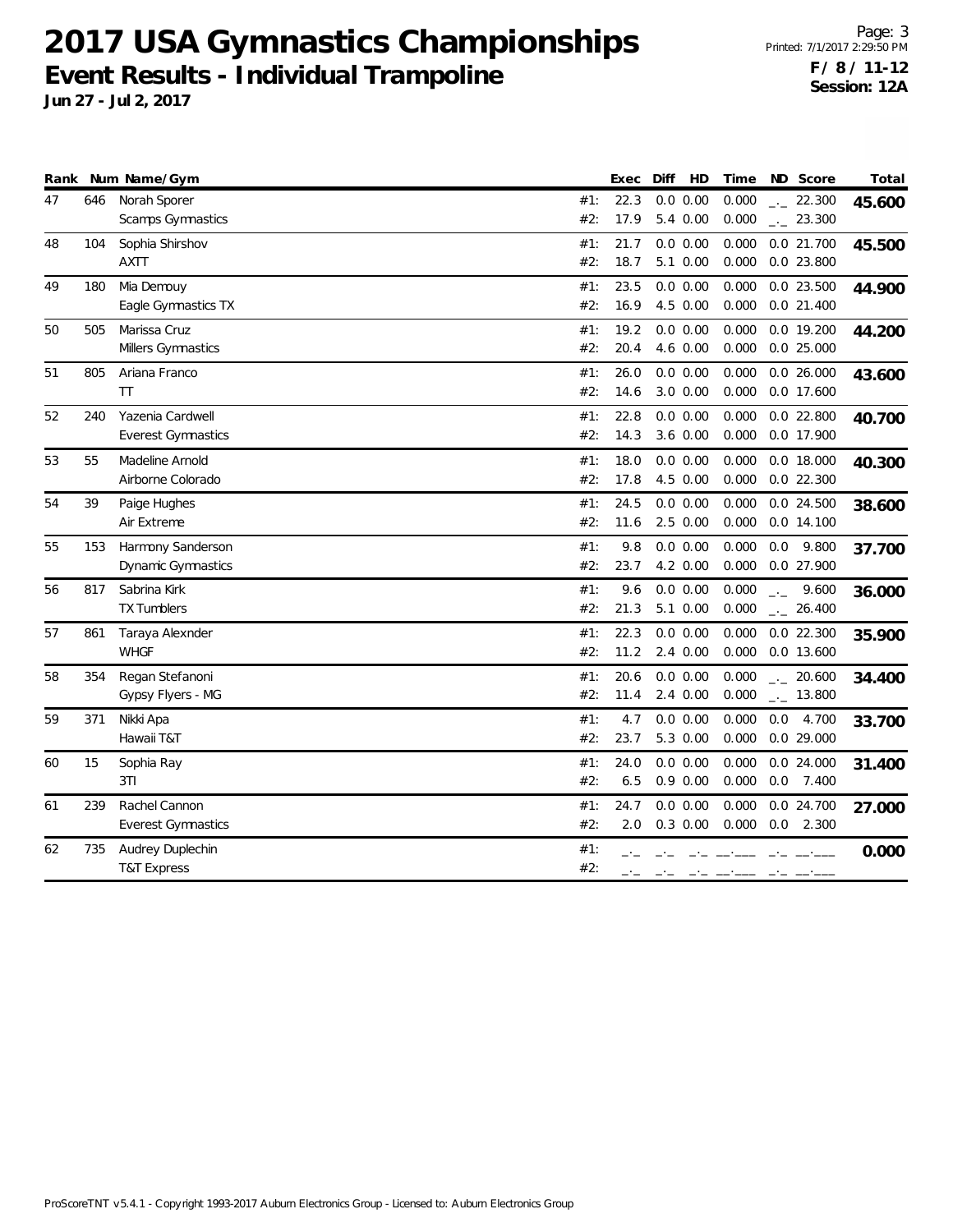|                |     | Rank Num Name/Gym          |     | Exec | Diff<br>HD   | Time  | ND Score     | Total  |
|----------------|-----|----------------------------|-----|------|--------------|-------|--------------|--------|
| 1              | 908 | Aiden Roos                 | #1: | 25.7 | 0.0 0.00     | 0.000 | 0.0 25.700   | 56.600 |
|                |     | Xtreme                     | #2: | 25.0 | 5.9 0.00     | 0.000 | $0.0$ 30.900 |        |
| 2              | 799 | <b>Terry Brock</b>         | #1: | 25.6 | 0.0 0.00     | 0.000 | $0.0$ 25.600 | 56.100 |
|                |     | Trevinos                   | #2: | 24.8 | 5.7 0.00     | 0.000 | $0.0$ 30.500 |        |
| 3              | 898 | Joshua Bly                 | #1: | 25.6 | 0.0 0.00     | 0.000 | $0.0$ 25.600 | 55.500 |
|                |     | Xtreme                     | #2: | 24.0 | 5.9 0.00     | 0.000 | 0.0 29.900   |        |
| $\overline{4}$ | 79  | <b>Isaac Servantez</b>     | #1: | 23.8 | $0.0$ $0.00$ | 0.000 | $0.0$ 23.800 | 53.000 |
|                |     | All American               | #2: | 23.8 | 5.4 0.00     | 0.000 | 0.0 29.200   |        |
| 5T             | 424 | Cristian Aguirre           | #1: | 24.1 | 0.0 0.00     | 0.000 | 0.024.100    | 52.300 |
|                |     | <b>Integrity Athletics</b> | #2: | 23.9 | 4.3 0.00     | 0.000 | $0.0$ 28.200 |        |
| 6T             | 668 | Brayden Clark              | #1: | 23.8 | 0.0 0.00     | 0.000 | $0.0$ 23.800 | 52.300 |
|                |     | Silver Stars               | #2: | 23.3 | 5.2 0.00     | 0.000 | $0.0$ 28.500 |        |
| 7              | 592 | Mateo Ucros                | #1: | 24.1 | 0.0 0.00     | 0.000 | 0.024.100    | 51.800 |
|                |     | Park Avenue Gym            | #2: | 21.7 | $6.0 \ 0.00$ | 0.000 | 0.0 27.700   |        |
| 8              | 680 | Kai Chiaco                 | #1: | 23.9 | $0.0\ 0.00$  | 0.000 | 0.0 23.900   | 51.700 |
|                |     | So Cal TTC                 | #2: | 22.5 | 5.3 0.00     | 0.000 | $0.0$ 27.800 |        |
| 9              | 874 | Hudson Huggins             | #1: | 23.5 | 0.0 0.00     | 0.000 | $0.0$ 23.500 | 51.500 |
|                |     | World Elite                | #2: | 22.7 | 5.3 0.00     | 0.000 | $0.0$ 28.000 |        |
| 10T            | 717 | Ryan Romine                | #1: | 22.5 | 0.0 0.00     | 0.000 | $0.0$ 22.500 | 50.400 |
|                |     | <b>Stars Gymnastics</b>    | #2: | 22.8 | 5.1 0.00     | 0.000 | 0.0 27.900   |        |
| 11T            | 92  | Grayson Smith              | #1: | 23.5 | 0.0 0.00     | 0.000 | 0.0 23.500   | 50.400 |
|                |     | Amplify Gymnastics         | #2: | 21.6 | 5.3 0.00     | 0.000 | 0.0 26.900   |        |
| 12             | 139 | Caden Barley               | #1: | 22.6 | 0.0 0.00     | 0.000 | $0.0$ 22.600 | 50.300 |
|                |     | Dulles Gymnastics          | #2: | 22.6 | 5.1 0.00     | 0.000 | 0.0 27.700   |        |
| 13             | 889 | Nicolas Farfoglia          | #1: | 22.3 | 0.0 0.00     | 0.000 | $0.0$ 22.300 | 49.400 |
|                |     | <b>WSG</b>                 | #2: | 21.8 | 5.3 0.00     | 0.000 | 0.027.100    |        |
| 14             | 855 | <b>Tyler Moore</b>         | #1: | 21.6 | 0.0 0.00     | 0.000 | $0.0$ 21.600 | 48.000 |
|                |     | Wasatch                    | #2: | 22.1 | 4.3 0.00     | 0.000 | $0.0$ 26.400 |        |
| 15             | 694 | Jackson Keller             | #1: | 21.6 | 0.0 0.00     | 0.000 | $0.0$ 21.600 | 47.700 |
|                |     | Southlake Gymnastics       | #2: | 20.3 | 5.8 0.00     | 0.000 | 0.026.100    |        |
| 16             | 714 | David Klimiuk              | #1: | 21.6 | 0.0 0.00     | 0.000 | $0.0$ 21.600 | 35.800 |
|                |     | <b>Stars Gymnastics</b>    | #2: | 11.0 | 3.2 0.00     | 0.000 | 0.0 14.200   |        |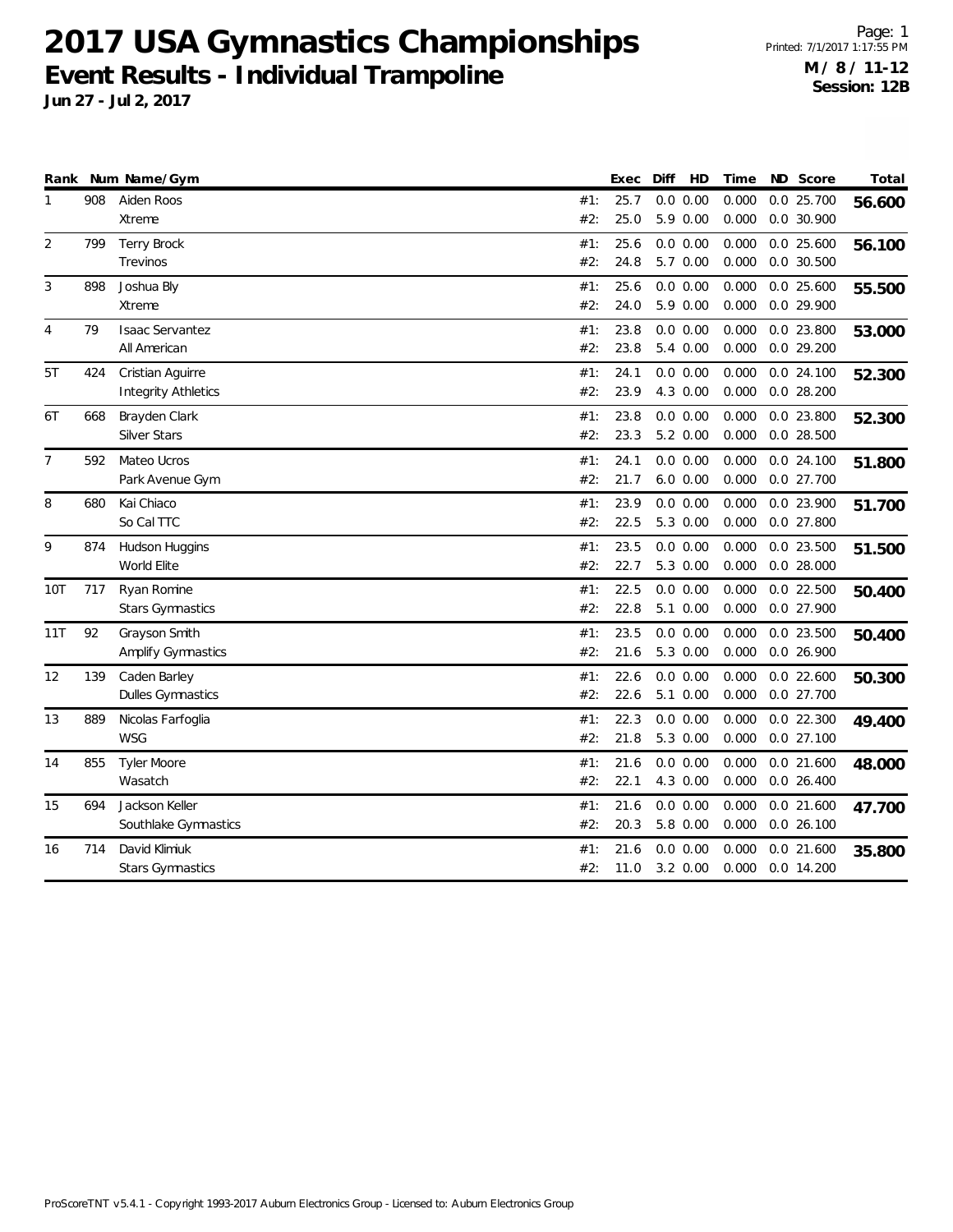**Jun 27 - Jul 2, 2017**

| Rank |     | Num Name/Gym                                           |            | Exec         | Diff<br>HD              | Time           | ND Score                  | Total  |
|------|-----|--------------------------------------------------------|------------|--------------|-------------------------|----------------|---------------------------|--------|
| 1    | 206 | Rachel Pizzolato                                       | #1:        | 25.8         | 0.0 0.00                | 0.000          | $-25.800$                 | 56.400 |
| 2    | 484 | <b>Elmwood Gymnastics</b><br>Megan Miori               | #2:<br>#1: | 24.7<br>26.1 | 5.9 0.00<br>0.0 0.00    | 0.000<br>0.000 | $-2$ 30.600<br>$-26.100$  |        |
|      |     | Manning Gymnastics Centerplex                          | #2:        | 24.4         | 5.0 0.00                | 0.000          | $-29.400$                 | 55.500 |
| 3    | 901 | Jenna Fetters                                          | #1:        | 25.7         | 0.0 0.00                | 0.000          | $\frac{1}{2}$ 25.700      | 55.400 |
|      |     | Xtreme Gymnastics and Trampoline                       | #2:        | 23.8         | 5.9 0.00                | 0.000          | $-29.700$                 |        |
| 4    | 904 | Sierra Gutierrez                                       | #1:        | 24.8         | 0.0 0.00                | 0.000          | $-24.800$                 | 55.100 |
|      |     | Xtreme Gymnastics and Trampoline                       | #2:        | 24.4         | 5.9 0.00                | 0.000          | $\frac{1}{2}$ 30.300      |        |
| 5    | 53  | <b>Taylor Miller</b><br>Airborne Academy               | #1:<br>#2: | 25.1<br>24.0 | 0.0 0.00<br>5.9 0.00    | 0.000<br>0.000 | $-25.100$<br>$-29.900$    | 55.000 |
| 6    | 54  | Grace Updike                                           | #1:        | 25.2         | 0.0 0.00                | 0.000          | $\frac{1}{2}$ 25.200      |        |
|      |     | Airborne Academy                                       | #2:        | 23.4         | $6.0$ $0.00$            | 0.000          | $-29.400$                 | 54.600 |
| 7    | 515 | McKenzie Crowder                                       | #1:        | 25.3         | 0.0 0.00                | 0.000          | $-25.300$                 | 54.100 |
|      |     | <b>MJM Studios</b>                                     | #2:        | 22.8         | $6.0\ 0.00$             | 0.000          | $-28.800$                 |        |
| 8    | 35  | Angel Mojica                                           | #1:        | 24.5         | 0.0 0.00                | 0.000          | $-24.500$                 | 53.600 |
|      |     | <b>Acrotex Gymnastics</b>                              | #2:        | 24.0         | 5.1 0.00                | 0.000          | $-29.100$                 |        |
| 9Τ   | 617 | <b>Riley Higgins</b>                                   | #1:        | 25.0         | 0.0 0.00                | 0.000          | $\frac{1}{2}$ 25.000      | 53.300 |
|      |     | Queen City Trampoline and Tumbling                     | #2:        | 23.7         | 4.6 0.00                | 0.000          | $-28.300$                 |        |
| 10T  | 441 | Sarah Thompson<br>J and J Tumbling and Trampoline Team | #1:<br>#2: | 22.7<br>24.6 | 0.0 0.00<br>$6.0\;0.00$ | 0.000<br>0.000 | $-22.700$<br>$-2$ 30.600  | 53.300 |
| 11T  | 832 | Ashtyn Quijada                                         | #1:        | 24.0         | 0.0 0.00                | 0.000          | $-24.000$                 | 52.800 |
|      |     | Upsidedowners                                          | #2:        | 23.4         | 5.4 0.00                | 0.000          | $-28.800$                 |        |
| 12T  | 52  | Katie Chipman                                          | #1:        | 23.0         | 0.0 0.00                | 0.000          | $-23.000$                 | 52.800 |
|      |     | Airborne Academy                                       | #2:        | 23.9         | 5.9 0.00                | 0.000          | $-29.800$                 |        |
| 13   | 86  | Chloe Harnar                                           | #1:        | 24.6         | 0.0 0.00                | 0.000          | $-24.600$                 | 52.600 |
|      |     | Amplify Gymnastics                                     | #2:        | 22.7         | 5.3 0.00                | 0.000          | $-28.000$                 |        |
| 14   | 520 | Gretchen Lemmert<br><b>MJM Studios</b>                 | #1:        | 23.9         | 0.0 0.00<br>4.3 0.00    | 0.000<br>0.000 | $-23.900$                 | 52.500 |
|      |     | Lana Shimabukuro                                       | #2:        | 24.3<br>24.4 | 0.0 0.00                | 0.000          | $-28.600$                 |        |
| 15   | 376 | Hawaii Trampoline & Tumbling                           | #1:<br>#2: | 23.2         | 4.8 0.00                | 0.000          | $-24.400$<br>$-28.000$    | 52.400 |
| 16   | 784 | Jessica Farbisz                                        | #1:        | 24.3         | 0.0 0.00                | 0.000          | $-24.300$                 | 52.300 |
|      |     | Top Flight Gymnastics Training Center                  | #2:        | 22.5         | 5.5 0.00                | 0.000          | 28.000<br>— <u>—</u>      |        |
| 17   | 828 | Brynna Ellis                                           | #1:        | 24.5         | 0.0 0.00                | 0.000          | $-24.500$                 | 52.100 |
|      |     | Upsidedowners                                          | #2:        | 22.2         | 5.4 0.00                | 0.000          | $\frac{1}{2}$ 27.600      |        |
| 18T  | 518 | Jule Doellman                                          | #1:        | 23.8         | 0.0 0.00                | 0.000          | $-23.800$                 | 52.000 |
|      |     | <b>MJM Studios</b>                                     | #2:        | 23.5         | 4.7 0.00                | 0.000          | $-28.200$                 |        |
| 19T  | 77  | Cadence McKinney<br>All American Gymnastics            | #1:<br>#2: | 23.9<br>23.1 | 0.0 0.00<br>$5.0\ 0.00$ | 0.000<br>0.000 | $-23.900$<br>$0.0$ 28.100 | 52.000 |
| 20   | 887 | Natalie Wolff                                          | #1:        | 24.7         | 0.0 0.00                | 0.000          | $-24.700$                 |        |
|      |     | World Elite                                            | #2:        | 22.0         | 5.2 0.00                | 0.000          | $-27.200$                 | 51.900 |
| 21   | 442 | Ryleigh Warden                                         | #1:        | 23.7         | 0.0 0.00                | 0.000          | $-23.700$                 | 51.700 |
|      |     | J and J Tumbling and Trampoline Team                   | #2:        | 22.9         | 5.1 0.00                | 0.000          | $-28.000$                 |        |
| 22T  | 581 | <b>Litzy Fuentes</b>                                   | #1:        | 23.8         | 0.0 0.00                | 0.000          | $-23.800$                 | 51.000 |
|      |     | One World Gymnastics                                   | #2:        | 21.8         | 5.4 0.00                | 0.000          | $-27.200$                 |        |
| 23T  | 56  | Cecelia Bernard                                        | #1:        | 22.3         | 0.0 0.00                | 0.000          | $-22.300$                 | 51.000 |
|      |     | Airborne Gymnastics and Dance                          | #2:        | 23.0         | 5.7 0.00                | 0.000          | $-28.700$                 |        |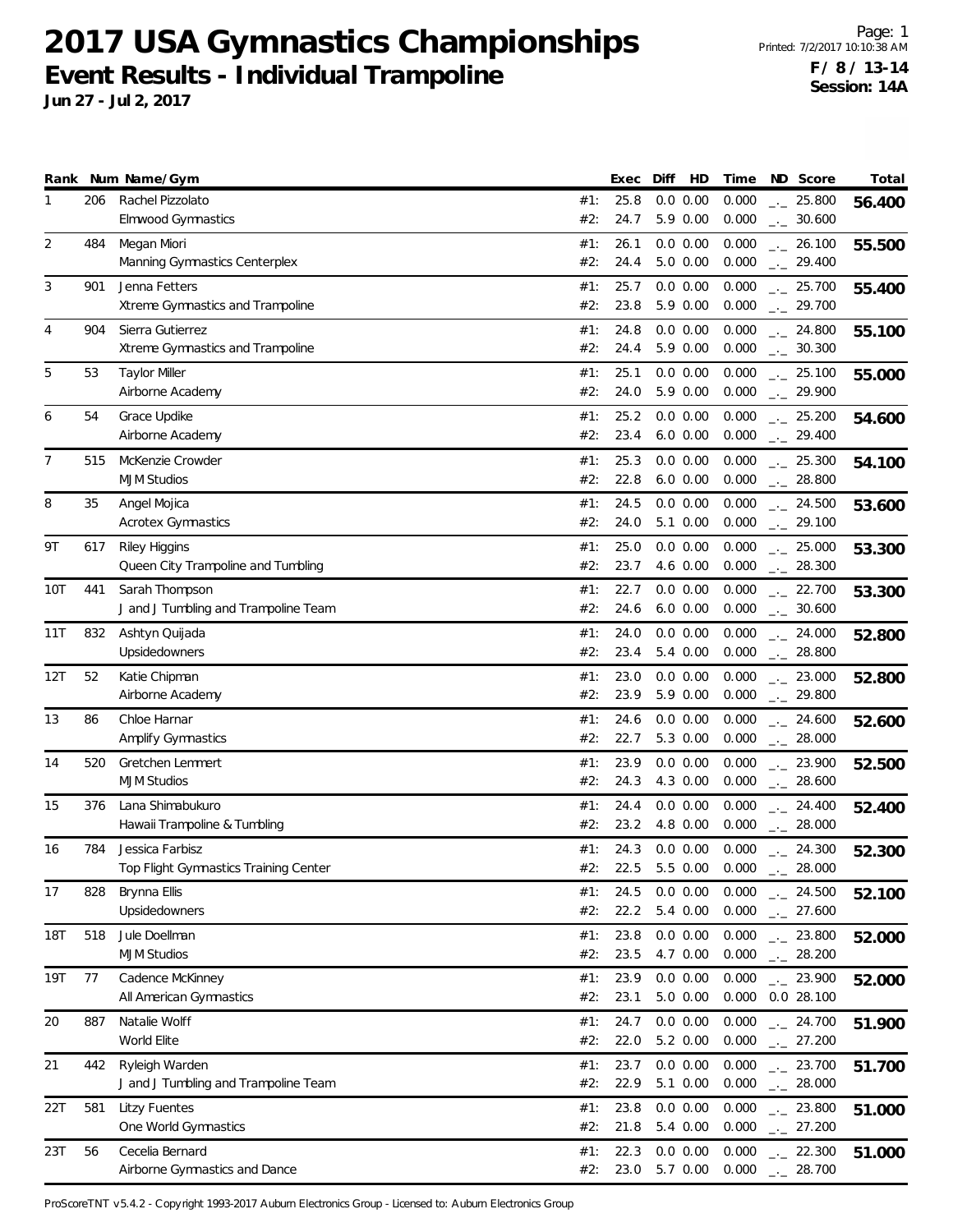**Jun 27 - Jul 2, 2017**

| Rank |     | Num Name/Gym                                 |            | Exec         | Diff                    | HD | Time           | ND Score                          | Total  |
|------|-----|----------------------------------------------|------------|--------------|-------------------------|----|----------------|-----------------------------------|--------|
| 24T  | 264 | Sierra Lebrecht<br>Flip Force Gymnastics LLC | #1:<br>#2: | 23.3<br>23.1 | 0.0 0.00<br>4.5 0.00    |    | 0.000<br>0.000 | $-23.300$<br>$-27.600$            | 50.900 |
| 25T  | 263 | Adesuwa Igbinigie                            | #1:        | 23.1         | 0.0 0.00                |    | 0.000          | $-23.100$                         | 50.900 |
|      |     | Flip Force Gymnastics LLC                    | #2:        | 23.1         | 4.7 0.00                |    | 0.000          | $-27.800$                         |        |
| 26T  | 261 | Katherine Brown                              | #1:        | 22.9         | 0.0 0.00                |    | 0.000          | $-22.900$                         | 50.800 |
|      |     | Flip Force Gymnastics LLC                    | #2:        | 22.8         | 5.1 0.00                |    | 0.000          | $-27.900$                         |        |
| 27T  | 759 | Kristina Shea                                | #1:        | 23.9         | 0.0 0.00                |    | 0.000          | $-23.900$                         | 50.800 |
|      |     | Team Legacy (Coach Patty Gymnastics)         | #2:        | 21.8         | 5.1 0.00                |    | 0.000          | $-26.900$                         |        |
| 28   | 422 | Annie Heldman                                | #1:        | 23.9         | 0.0 0.00                |    | 0.000          | $-23.900$                         | 50.700 |
|      |     | Infinite Bounds                              | #2:        | 21.7         | 5.1 0.00                |    | 0.000          | $\frac{1}{2}$ 26.800              |        |
| 29   | 186 | Mihika Sharma<br>Eagle Gymnastics Academy    | #1:<br>#2: | 22.8<br>22.4 | 0.0 0.00<br>5.2 0.00    |    | 0.000<br>0.000 | $\frac{1}{2}$ 22.800<br>$-27.600$ | 50.400 |
|      |     |                                              |            |              |                         |    |                |                                   |        |
| 30   | 651 | Alaina Hurley<br>SGA (Southlake Gymnastics)  | #1:<br>#2: | 23.0<br>21.0 | 0.0 0.00<br>$6.0\ 0.00$ |    | 0.000<br>0.000 | $-23.000$<br>$-27.000$            | 50.000 |
| 31T  | 270 | Kiana Brokaw                                 | #1:        | 22.5         | 0.0 0.00                |    | 0.000          | $\frac{1}{2}$ 22.500              | 49.800 |
|      |     | Flip-Tops (Kewanee YMCA)                     | #2:        | 22.3         | 5.0 0.00                |    | 0.000          | $-27.300$                         |        |
| 32T  | 525 | Jillian Epstein                              | #1:        | 23.0         | 0.0 0.00                |    | 0.000          | $\frac{1}{2}$ 23.000              | 49.800 |
|      |     | Motion Gymnastics                            | #2:        | 21.7         | 5.1 0.00                |    | 0.000          | $-26.800$                         |        |
| 33   | 700 | Nikita Mittal                                | #1:        | 21.1         | 0.0 0.00                |    | 0.000          | $-21.100$                         | 49.300 |
|      |     | Springtime T&T                               | #2:        | 22.7         | 5.5 0.00                |    | 0.000          | $-28.200$                         |        |
| 34T  | 397 | Sarah Richardson                             | #1:        | 22.5         | 0.0 0.00                |    | 0.000          | $-22.500$                         | 49.200 |
|      |     | High Altitude                                | #2:        | 22.1         | 4.6 0.00                |    | 0.000          | $-26.700$                         |        |
| 35T  | 167 | Carrie Liffiton                              | #1:        | 22.2         | 0.0 0.00                |    | 0.000          | $-22.200$                         | 49.200 |
|      |     | Dynamite Gymnastics                          | #2:        | 22.4         | 4.6 0.00                |    | 0.000          | $-27.000$                         |        |
| 36   | 452 | Sarah Acland                                 | #1:        | 21.9         | 0.0 0.00                |    | 0.000          | $-21.900$                         | 49.100 |
|      |     | KMC Dance and Gymnastics Center              | #2:        | 23.0         | 4.2 0.00                |    | 0.000          | $\frac{1}{2}$ 27.200              |        |
| 37   | 654 | Sadie Sleeth                                 | #1:        | 22.5         | 0.0 0.00                |    | 0.000          | $\frac{1}{2}$ 22.500              | 49.000 |
|      |     | SGA (Southlake Gymnastics)                   | #2:        | 21.1         | 5.4 0.00                |    | 0.000          | $-26.500$                         |        |
| 38   | 175 | Sadie Bridge<br>Eagle Gymnastics Academy     | #1:<br>#2: | 23.5<br>20.2 | 0.0 0.00<br>5.2 0.00    |    | 0.000<br>0.000 | $\frac{1}{2}$ 23.500<br>$-25.400$ | 48.900 |
| 39   | 488 | Aryanna Ouellette                            | #1:        | 22.8         | 0.0 0.00                |    | 0.000          | $-22.800$                         |        |
|      |     | Midwest Elite Academy                        | #2:        | 21.2         | 4.8 0.00                |    | 0.000          | 26.000                            | 48.800 |
| 40   | 249 | Kaitlyn Wannall                              | #1:        | 22.1         | 0.0 0.00                |    | 0.000          | $-22.100$                         | 48.700 |
|      |     | Fairland Gymnastics                          | #2:        | 22.4         | 4.2 0.00                |    | 0.000          | $-26.600$                         |        |
| 41   | 157 | Kaylene Willis                               | #1:        | 22.3         | 0.0 0.00                |    | 0.000          | $-22.300$                         | 47.900 |
|      |     | <b>Dynamic Gymnastics</b>                    | #2:        | 21.4         | 4.2 0.00                |    | 0.000          | $-25.600$                         |        |
| 42   | 524 | Grace McDonald                               | #1:        | 23.7         | 0.0 0.00                |    | 0.000          | $-23.700$                         | 47.300 |
|      |     | Minnesota Twisters                           | #2:        | 19.4         | 4.2 0.00                |    | 0.000          | $-23.600$                         |        |
| 43   | 345 | Rachel Samet                                 | #1:        | 21.2         | 0.0 0.00                |    | 0.000          | $-21.200$                         | 47.000 |
|      |     | Gymnastics Etc.                              | #2:        | 21.7         | 4.1 0.00                |    | 0.000          | $-25.800$                         |        |
| 44   | 808 | Micah Farris                                 | #1:        | 22.4         | 0.0 0.00                |    | 0.000          | $-22.400$                         | 46.900 |
|      |     | Twist and Shout                              | #2:        | 19.3         | 5.2 0.00                |    | 0.000          | $\frac{1}{2}$ 24.500              |        |
| 45   | 269 | Ashley Loy<br>M-BC Flip Over                 | #1:<br>#2: | 22.2<br>19.3 | $0.0\ 0.00$<br>5.1 0.00 |    | 0.000<br>0.000 | $-22.200$<br>$-24.400$            | 46.600 |
|      |     |                                              |            |              |                         |    |                |                                   |        |
| 46T  | 393 | Nicole Hullinger<br>High Altitude            | #1:<br>#2: | 21.6<br>20.2 | 0.0 0.00<br>4.5 0.00    |    | 0.000<br>0.000 | $-21.600$<br>$-24.700$            | 46.300 |
|      |     |                                              |            |              |                         |    |                |                                   |        |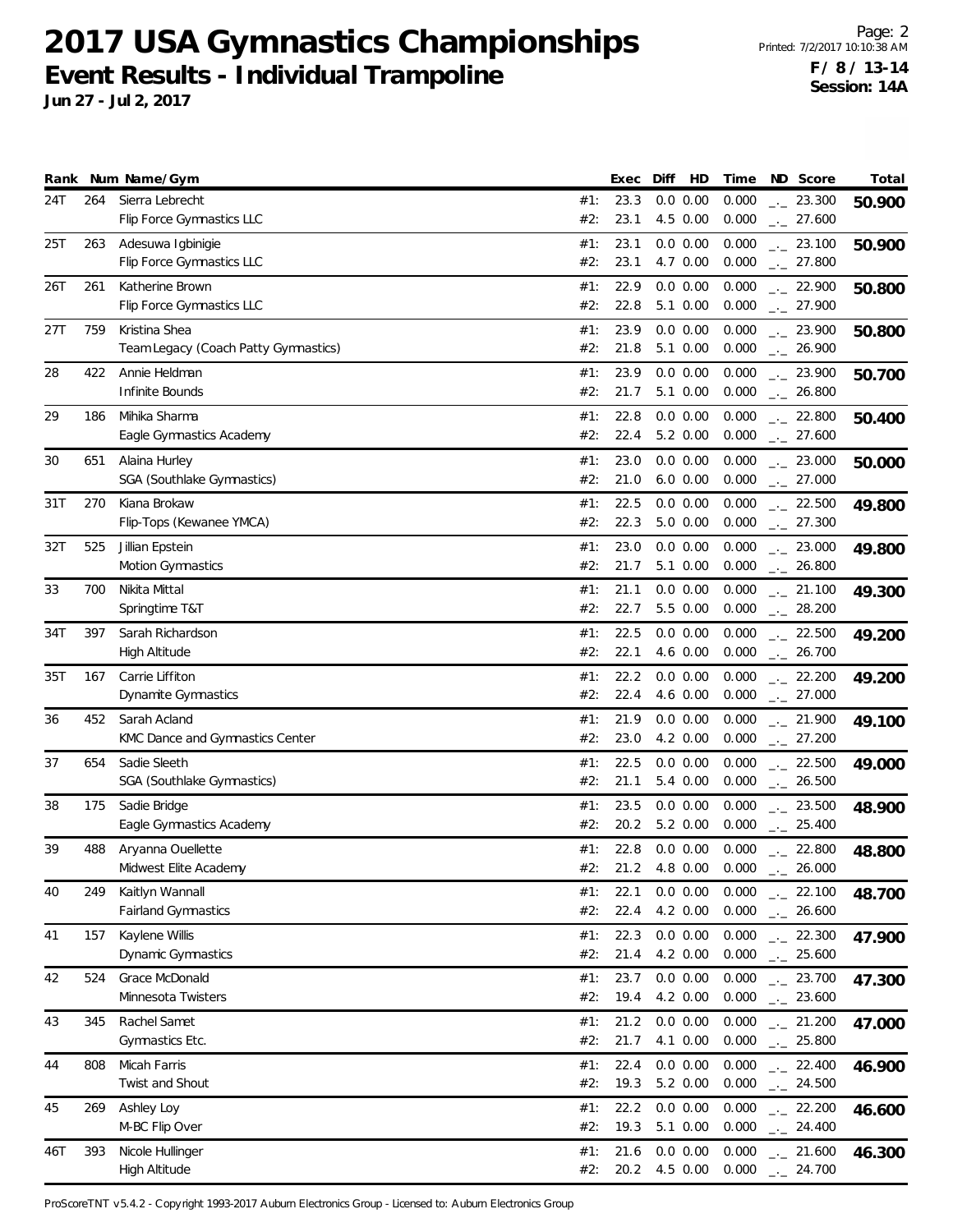|     |     | Rank Num Name/Gym                                       |            | Exec         | Diff<br>HD                      | Time           | ND Score                                               | Total  |
|-----|-----|---------------------------------------------------------|------------|--------------|---------------------------------|----------------|--------------------------------------------------------|--------|
| 47T | 690 | Kyla Kapner<br>Sonshine Gymnastics                      | #1:<br>#2: | 20.5<br>20.8 | $0.0\ 0.00$<br>$5.0 \ \ 0.00$   | 0.000<br>0.000 | 20.500<br>$\sim$ 25.800                                | 46.300 |
| 48  | 300 | Sarah Fila<br><b>G-Force Gymnastics Training Center</b> | #1:<br>#2: | 19.6<br>21.5 | $0.0 \, 0.00$<br>$5.0 \ \ 0.00$ | 0.000<br>0.000 | $\frac{1}{2}$ 19.600<br>$\frac{1}{2}$ 26.500           | 46.100 |
| 49  | 529 | Amanda Long<br><b>Motion Gymnastics</b>                 | #1:<br>#2: | 21.9<br>17.2 | $0.0\ 0.00$<br>$5.2 \ 0.00$     | 0.000<br>0.000 | $\sim$ 21.900<br>$\sim$ 22.400                         | 44.300 |
| 50  | 727 | Catherine Rohrer<br>Sunflower Gymnastics                | #1:<br>#2: | 19.5<br>21.4 | $0.0\,0.00$<br>4.4 0.00         |                | $0.000$ $_{\leftarrow}$ 19.500<br>$0.000 - 3.0 22.800$ | 42.300 |
| 51  | 162 | Halle Burns<br>Dynamite Gymnastics                      | #1:<br>#2: | 15.7<br>21.9 | 0.0 0.00<br>4.4 0.00            | 0.000          | $\sim$ 15.700<br>$0.000 - 3.0 23.300$                  | 39.000 |
| 52  | 769 | Ella Brown<br><b>Texas Twisters</b>                     | #1:<br>#2: | 21.9<br>9.9  | $0.0\,0.00$<br>$3.2 \ 0.00$     | 0.000<br>0.000 | $\sim$ 21.900<br>$\sim$ 13.100                         | 35.000 |
| 53  | 878 | Isabella Maceranka<br>World Elite                       | #1:<br>#2: | 7.7<br>18.5  | $0.0\,0.00$<br>4.4 0.00         | 0.000<br>0.000 | $-2$ 7.700<br>22.900                                   | 30.600 |
| 54  | 485 | Tatyana Garcia<br>Maximum Athletic Center               | #1:<br>#2: | 23.3<br>4.0  | $0.0 \, 0.00$<br>$1.0 \, 0.00$  | 0.000<br>0.000 | $\sim$ 23.300<br>5.000<br>$\rightarrow$                | 28.300 |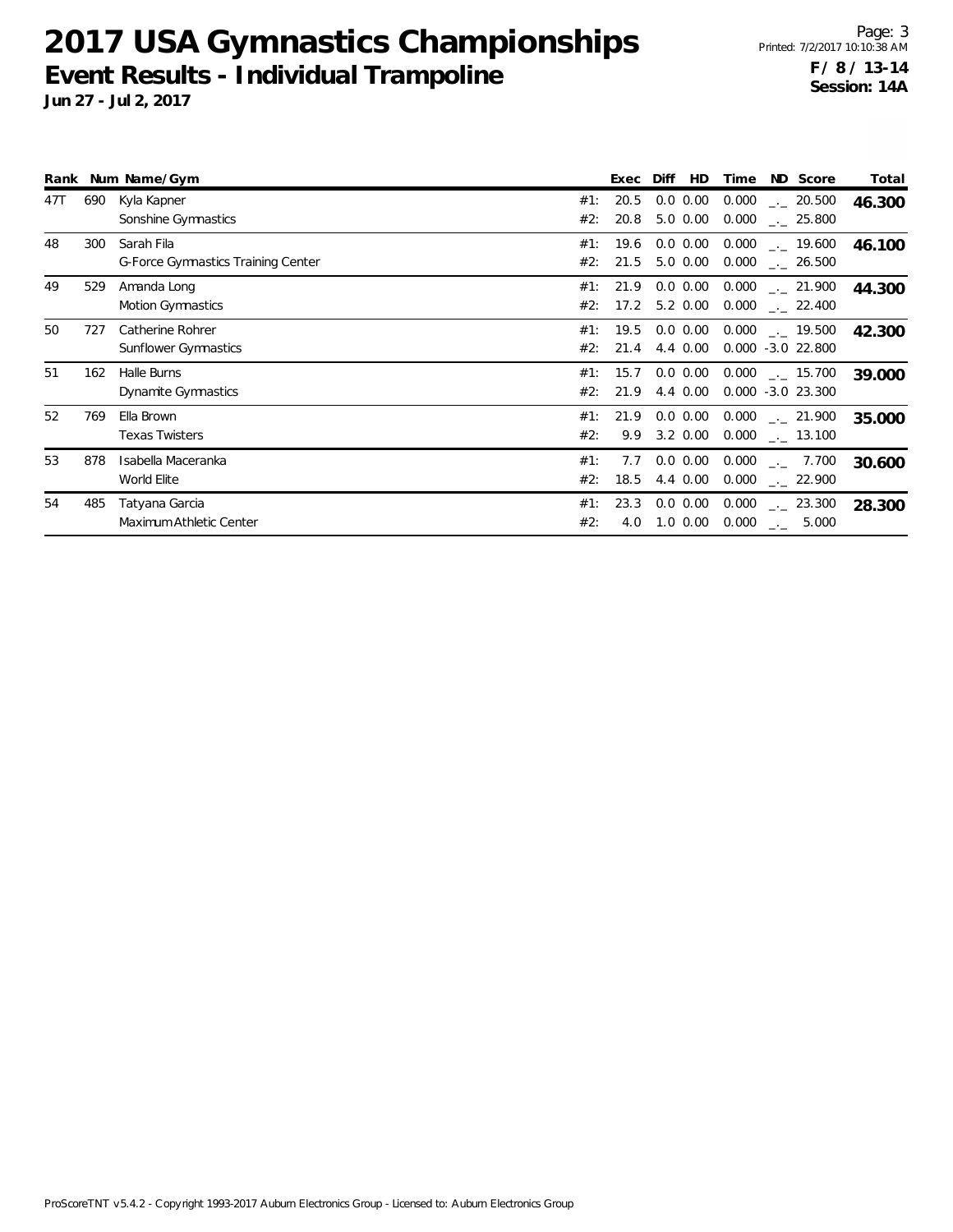|                |     | Rank Num Name/Gym          |     | Exec | Diff | HD          | Time  |     | ND Score             | Total  |
|----------------|-----|----------------------------|-----|------|------|-------------|-------|-----|----------------------|--------|
| 1              | 549 | Keegan Richardson          | #1: | 24.6 |      | 0.0 0.00    | 0.000 |     | $0.0$ 24.600         | 54.200 |
|                |     | North Shore                | #2: | 24.6 |      | $5.0\ 0.00$ | 0.000 |     | $0.0$ 29.600         |        |
| $\overline{2}$ | 636 | Elliot Thornblade          | #1: | 24.5 |      | 0.0 0.00    | 0.000 |     | 0.0 24.500           | 53.800 |
|                |     | Roots                      | #2: | 23.3 |      | $6.0\ 0.00$ | 0.000 |     | $0.0$ 29.300         |        |
| 3              | 568 | Samuel Newtz               | #1: | 23.2 |      | 0.0 0.00    | 0.000 |     | $0.0$ 23.200         | 52.900 |
|                |     | <b>NVG</b>                 | #2: | 24.5 |      | 5.2 0.00    | 0.000 |     | 0.0 29.700           |        |
| 4              | 26  | <b>Sterling Lund</b>       | #1: | 24.5 |      | 0.0 0.00    | 0.000 |     | 0.0 24.500           | 52.700 |
|                |     | Academy West               | #2: | 22.2 |      | $6.0\ 0.00$ | 0.000 |     | $0.0$ 28.200         |        |
| 5              | 513 | Kyle Allen                 | #1: | 24.6 |      | 0.0 0.00    | 0.000 |     | $0.0$ 24.600         | 52.200 |
|                |     | <b>MJM Studios</b>         | #2: | 21.6 |      | $6.0\ 0.00$ | 0.000 |     | $0.0$ 27.600         |        |
| 6T             | 89  | Jared Oglesby              | #1: | 23.5 |      | 0.0 0.00    | 0.000 |     | $0.0$ 23.500         | 52.000 |
|                |     | <b>Amplify Gymnastics</b>  | #2: | 23.3 |      | 5.2 0.00    | 0.000 |     | $0.0$ 28.500         |        |
| 7T             | 400 | Devon Gordon               | #1: | 24.0 |      | 0.0 0.00    | 0.000 |     | $0.0$ 24.000         | 52.000 |
|                |     | <b>High Energy</b>         | #2: | 22.7 |      | 5.3 0.00    | 0.000 |     | $0.0$ 28.000         |        |
| 8              | 428 | Cyrus Hannallah            | #1: | 23.4 |      | 0.0 0.00    | 0.000 |     | 0.0 23.400           | 51.600 |
|                |     | <b>Integrity Athletics</b> | #2: | 23.0 |      | 5.2 0.00    | 0.000 |     | $0.0$ 28.200         |        |
| 9              | 379 | Nathaniel Good             | #1: | 22.8 |      | 0.0 0.00    | 0.000 |     | $0.0$ 22.800         | 49.000 |
|                |     | Head Over Heels CA         | #2: | 20.4 |      | 5.8 0.00    | 0.000 |     | $0.0$ 26.200         |        |
| 10             | 251 | Alex Laster                | #1: | 21.5 |      | 0.0 0.00    | 0.000 |     | $0.0$ 21.500         | 47.600 |
|                |     | Faith Flip                 | #2: | 20.8 |      | 5.3 0.00    | 0.000 |     | 0.026.100            |        |
| 11             | 552 | Hunter Hart                | #1: | 19.3 |      | 0.0 0.00    | 0.000 |     | 0.0 19.300           | 46.600 |
|                |     | Northstars                 | #2: | 21.3 |      | $6.0\ 0.00$ | 0.000 |     | $0.0$ 27.300         |        |
| 12             | 856 | Alex Redd                  | #1: | 19.2 |      | 0.0 0.00    | 0.000 |     | $0.0$ 19.200         | 45.800 |
|                |     | Wasatch                    | #2: | 22.3 |      | 4.3 0.00    | 0.000 |     | $0.0$ 26.600         |        |
| 13             | 713 | Aidan Flenniken            | #1: | 22.0 |      | 0.0 0.00    | 0.000 |     | $0.0$ 22.000         | 45.600 |
|                |     | Stars Gymnastics           | #2: | 18.5 |      | 5.1 0.00    | 0.000 |     | $0.0$ 23.600         |        |
| 14             | 725 | Ryan Smith                 | #1: | 21.7 |      | 0.0 0.00    | 0.000 |     | 0.0 21.700           | 43.000 |
|                |     | SunDance                   | #2: | 17.5 |      | $3.8\ 0.00$ | 0.000 |     | $0.0$ 21.300         |        |
| 15             | 745 | <b>Axel Rasuly</b>         | #1: | 18.9 |      | 0.0 0.00    | 0.000 |     | 0.0 18.900           | 42.000 |
|                |     | <b>TAG USA</b>             | #2: | 17.8 |      | 5.3 0.00    | 0.000 |     | $0.0$ 23.100         |        |
| 16             | 380 | Vicent Harkins             | #1: | 17.7 |      | 0.0 0.00    | 0.000 |     | 0.0 17.700           | 36.300 |
|                |     | Head Over Heels CA         | #2: | 14.4 |      | 4.2 0.00    | 0.000 |     | $0.0$ 18.600         |        |
| 17             | 399 | Brayden Escher             | #1: | 16.4 |      | 0.0 0.00    | 0.000 |     | 0.0 16.400           | 36.200 |
|                |     | <b>High Energy</b>         | #2: | 16.0 |      | 3.8 0.00    | 0.000 |     | 0.0 19.800           |        |
| 18             | 896 | Nicholas Litvintsev        | #1: | 8.9  |      | 0.0 0.00    | 0.000 | 0.0 | 8.900                | 31.000 |
|                |     | <b>XPT</b>                 | #2: | 21.3 |      | $3.8\ 0.00$ |       |     | $0.000 - 3.0 22.100$ |        |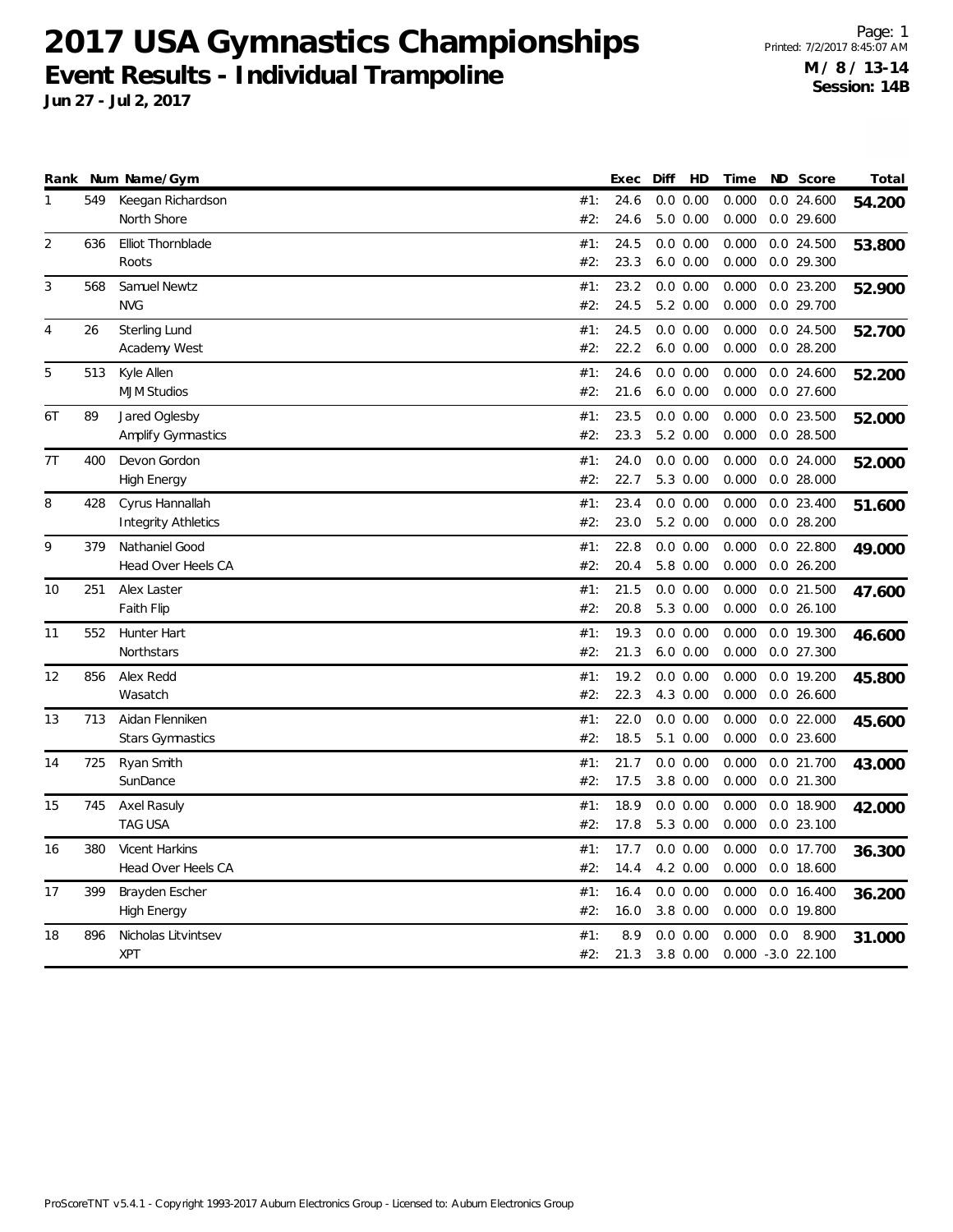**Jun 27 - Jul 2, 2017**

|                |     | Rank Num Name/Gym                               |            | Exec         | Diff<br>HD                 | Time           | ND Score                             | Total  |
|----------------|-----|-------------------------------------------------|------------|--------------|----------------------------|----------------|--------------------------------------|--------|
| 1              | 618 | <b>Courtney Hopkins</b><br>Queen City           | #1:<br>#2: | 25.3<br>25.2 | 0.0 0.00<br>5.1 0.00       | 0.000<br>0.000 | $-25.300$<br>$-2$ 30.300             | 55.600 |
| $\overline{2}$ | 550 | Jessica Leszczak<br>North Shore Academy         | #1:<br>#2: | 25.8<br>24.0 | 0.0 0.00<br>4.5 0.00       | 0.000<br>0.000 | $0.0$ 25.800<br>$\frac{1}{2}$ 28.500 | 54.300 |
| 3T             | 643 | Kayla Kruczek<br>Scamps Gymnastics              | #1:<br>#2: | 25.0<br>23.7 | 0.0 0.00<br>5.2 0.00       | 0.000<br>0.000 | $-25.000$<br>$-28.900$               | 53.900 |
| 4T             | 193 | Jordan Germany<br>ECT                           | #1:<br>#2: | 25.2<br>23.4 | 0.0 0.00<br>5.3 0.00       | 0.000<br>0.000 | $-25.200$<br>$-28.700$               | 53.900 |
| 5              | 563 | Abigail Bowser<br><b>NVG</b>                    | #1:<br>#2: | 23.9<br>24.0 | 0.0 0.00<br>5.9 0.00       | 0.000<br>0.000 | $-23.900$<br>$-29.900$               | 53.800 |
| 6              | 444 | Taylor Fordyce<br>Jump                          | #1:<br>#2: | 25.2<br>22.3 | 0.0 0.00<br>5.9 0.00       | 0.000<br>0.000 | $\frac{1}{2}$ 25.200<br>$-28.200$    | 53.400 |
| 7              | 724 | Nina Vicker<br>Stick It Gymnastics              | #1:<br>#2: | 24.0<br>24.1 | 0.0 0.00<br>5.0 0.00       | 0.000<br>0.000 | $-24.000$<br>$-29.100$               | 53.100 |
| 8              | 247 | Emily Shay<br><b>Fairland Gymnastics</b>        | #1:<br>#2: | 24.5<br>24.2 | 0.0 0.00<br>4.2 0.00       | 0.000<br>0.000 | $-24.500$<br>$-28.400$               | 52.900 |
| 9              | 146 | Sophia Ingle<br>Dulles Gymnastics               | #1:<br>#2: | 23.8<br>22.9 | 0.0 0.00<br>5.2 0.00       | 0.000<br>0.000 | $-23.800$<br>$-28.100$               | 51.900 |
| 10             | 693 | Madison Resavy<br>Sonshine Gymnastics           | #1:<br>#2: | 24.0<br>22.1 | 0.0 0.00<br>5.4 0.00       | 0.000<br>0.000 | $-24.000$<br>$-27.500$               | 51.500 |
| 11             | 382 | Keale Young<br>Head Over Heels CA               | #1:<br>#2: | 23.9<br>21.3 | $0.0\ 0.00$<br>$6.0\ 0.00$ | 0.000<br>0.000 | $-23.900$<br>$-27.300$               | 51.200 |
| 12             | 334 | Lauren Barrow<br>Gymnast Factory                | #1:<br>#2: | 23.2<br>21.9 | 0.0 0.00<br>$6.0\ 0.00$    | 0.000<br>0.000 | $-23.200$<br>$-27.900$               | 51.100 |
| 13             | 302 | Kristine Pietrelli<br><b>G-Force Gymnastics</b> | #1:<br>#2: | 23.5<br>21.5 | 0.0 0.00<br>$6.0$ $0.00$   | 0.000<br>0.000 | $-23.500$<br>$-27.500$               | 51.000 |
| 14             | 621 | Kayla Smith<br>Reflex                           | #1:<br>#2: | 24.0<br>21.6 | 0.0 0.00<br>5.2 0.00       | 0.000<br>0.000 | $0.0$ 24.000<br>$-26.800$            | 50.800 |
| 15             | 178 | Bailey Coyle<br>Eagle Gymnastics TX             | #1:<br>#2: | 23.6<br>21.8 | 0.0 0.00<br>5.3 0.00       | 0.000<br>0.000 | $-23.600$<br>$-27.100$               | 50.700 |
| 16             | 254 | Sarah Gallimore<br>Fire                         | #1:<br>#2: | 23.8<br>21.5 | 0.0 0.00<br>5.3 0.00       | 0.000<br>0.000 | $-23.800$<br>26.800<br>$-1$          | 50.600 |
| 17             | 271 | <b>Brittany Grier</b><br>Flip Tops              | #1:<br>#2: | 22.8<br>22.5 | 0.0 0.00<br>5.0 0.00       | 0.000<br>0.000 | $-22.800$<br>$-27.500$               | 50.300 |
| 18             | 299 | Samantha Fila<br>G-Force                        | #1:<br>#2: | 23.4<br>21.6 | 0.0 0.00<br>5.1 0.00       | 0.000<br>0.000 | $-23.400$<br>$-26.700$               | 50.100 |
| 19             | 141 | Kimberly Bennett<br>Dulles Gymnastics           | #1:<br>#2: | 23.5<br>21.8 | $0.0\ 0.00$<br>4.6 0.00    | 0.000<br>0.000 | $-23.500$<br>$-26.400$               | 49.900 |
| 20T            | 272 | Chiara Hendrix<br>Flip Tops                     | #1:<br>#2: | 22.6<br>22.0 | 0.0 0.00<br>5.0 0.00       | 0.000<br>0.000 | $-22.600$<br>$-27.000$               | 49.600 |
| 21T            | 756 | Jordan Loppnow<br>Team Legacy                   | #1:<br>#2: | 23.2<br>21.3 | 0.0 0.00<br>5.1 0.00       | 0.000<br>0.000 | $-23.200$<br>$\frac{1}{2}$ 26.400    | 49.600 |
| 22T            | 195 | London Anderson<br>Elite Gymnastics             | #1:<br>#2: | 22.9<br>20.7 | 0.0 0.00<br>5.9 0.00       | 0.000<br>0.000 | $-22.900$<br>$\frac{1}{2}$ 26.600    | 49.500 |
| 23T            | 383 | Maile Young<br>Head Over Heels CA               | #1:<br>#2: | 22.2<br>21.3 | 0.0 0.00<br>$6.0\ 0.00$    | 0.000<br>0.000 | $-22.200$<br>$-27.300$               | 49.500 |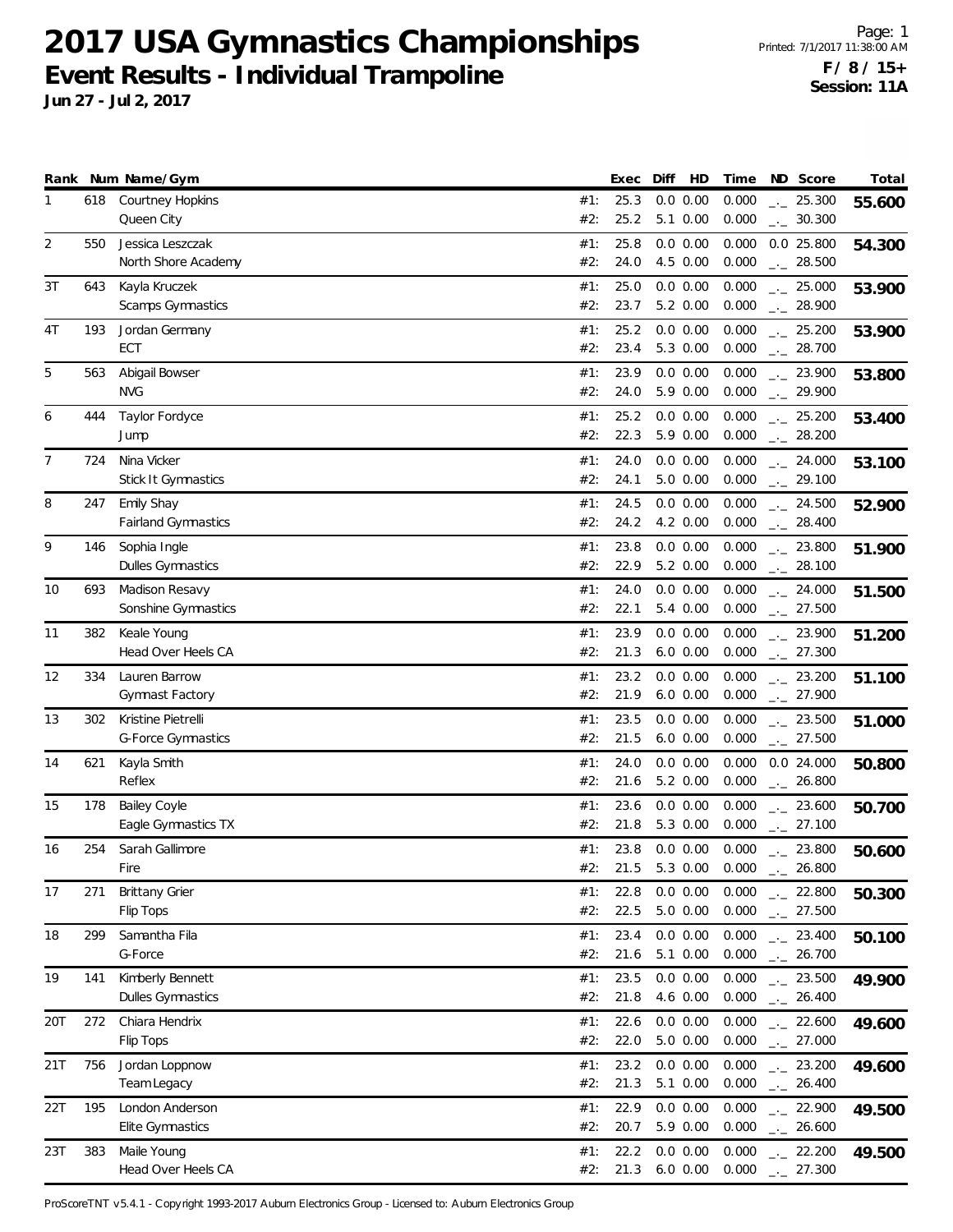**Jun 27 - Jul 2, 2017**

|     |     | Rank Num Name/Gym                           |            | Exec         | Diff | HD                      | Time           | ND Score                                    | Total  |
|-----|-----|---------------------------------------------|------------|--------------|------|-------------------------|----------------|---------------------------------------------|--------|
| 24  | 707 | Rachael Gray<br>St Louis Elite              | #1:<br>#2: | 22.6<br>21.6 |      | 0.0 0.00<br>5.1 0.00    | 0.000<br>0.000 | $-22.600$<br>$-26.700$                      | 49.300 |
| 25  | 647 | Emma Beschta<br><b>SGA</b>                  | #1:<br>#2: | 21.5<br>21.3 |      | 0.0 0.00<br>5.9 0.00    | 0.000<br>0.000 | 0.0 21.500<br>$-27.200$                     | 48.700 |
| 26T | 285 | <b>Talbot Arnold</b><br>For the Kidz        | #1:<br>#2: | 23.1<br>20.5 |      | 0.0 0.00<br>5.0 0.00    | 0.000<br>0.000 | $-23.100$<br>$-25.500$                      | 48.600 |
| 27T | 857 | Sarah Egli<br><b>Wcc</b>                    | #1:<br>#2: | 22.1<br>20.5 |      | 0.0 0.00<br>$6.0\ 0.00$ | 0.000<br>0.000 | $-22.100$<br>$-26.500$                      | 48.600 |
| 28  | 616 | Erika Gebele<br>Queen City                  | #1:<br>#2: | 22.4<br>21.6 |      | 0.0 0.00<br>4.5 0.00    | 0.000<br>0.000 | $-22.400$<br>$-26.100$                      | 48.500 |
| 29  | 863 | Amelia Rehberg<br>Wight Tumble Academy      | #1:<br>#2: | 21.8<br>21.3 |      | 0.0 0.00<br>5.3 0.00    | 0.000<br>0.000 | $-21.800$<br>$-26.600$                      | 48.400 |
| 30  | 691 | Liann Leidy<br>Sonshine Gymnastics          | #1:<br>#2: | 21.3<br>22.0 |      | 0.0 0.00<br>4.7 0.00    | 0.000<br>0.000 | $-21.300$<br>$-26.700$                      | 48.000 |
| 31  | 262 | Rachael Cronin<br>Flip Force NC             | #1:<br>#2: | 22.1<br>21.2 |      | 0.0 0.00<br>4.6 0.00    | 0.000<br>0.000 | $-22.100$<br>$\frac{1}{2}$ 25.800           | 47.900 |
| 32  | 620 | Savannah Williams<br>Queen City             | #1:<br>#2: | 21.9<br>21.3 |      | 0.0 0.00<br>4.5 0.00    | 0.000<br>0.000 | $-21.900$<br>$-25.800$                      | 47.700 |
| 33  | 596 | Caitlyn Whatley<br>PH TNT gym               | #1:<br>#2: | 23.2<br>18.7 |      | 0.0 0.00<br>5.3 0.00    | 0.000<br>0.000 | $-23.200$<br>$-24.000$                      | 47.200 |
| 34  | 356 | Kira Bourdage<br>Gypsy Flyers Eagan         | #1:<br>#2: | 24.5<br>17.3 |      | 0.0 0.00<br>5.2 0.00    | 0.000<br>0.000 | $-24.500$<br>$-22.500$                      | 47.000 |
| 35  | 427 | Amira Dehmani<br><b>Integrity Athletics</b> | #1:<br>#2: | 21.8<br>20.6 |      | 0.0 0.00<br>4.5 0.00    | 0.000<br>0.000 | $-21.800$<br>$-25.100$                      | 46.900 |
| 36  | 486 | Autumn Sutter<br>Maximum Athletics          | #1:<br>#2: | 23.4<br>21.2 |      | 0.0 0.00<br>5.2 0.00    | 0.000          | $\frac{1}{2}$ 23.400<br>$0.000 -3.0 23.400$ | 46.800 |
| 37T | 102 | Kaylen DeBois<br><b>AXTT</b>                | #1:<br>#2: | 20.5<br>22.0 |      | 0.0 0.00<br>4.2 0.00    | 0.000<br>0.000 | $\frac{1}{2}$ 20.500<br>$-26.200$           | 46.700 |
| 38T | 671 | Aysha Nunes<br>Silver Stars                 | #1:<br>#2: | 21.2<br>20.4 |      | 0.0 0.00<br>5.1 0.00    | 0.000<br>0.000 | 0.021.200<br>$-25.500$                      | 46.700 |
| 39  | 148 | Adrienne Moody<br>Dulles Gymnastics         | #1:<br>#2: | 20.4<br>20.3 |      | 0.0 0.00<br>5.2 0.00    | 0.000<br>0.000 | $-20.400$<br>25.500<br>$-1$                 | 45.900 |
| 40  | 267 | Sydney Butler<br>Flip Over Gymnastics       | #1:<br>#2: | 22.1<br>18.5 |      | 0.0 0.00<br>5.1 0.00    | 0.000<br>0.000 | $-22.100$<br>$-23.600$                      | 45.700 |
| 41T | 804 | Teri Craft<br>TT                            | #1:<br>#2: | 18.9<br>20.1 |      | $0.0\ 0.00$<br>5.0 0.00 | 0.000<br>0.000 | $-18.900$<br>$-25.100$                      | 44.000 |
| 42T | 210 | Caroline Rutigliano<br>eNeRGyKidz           | #1:<br>#2: | 19.1<br>19.9 |      | 0.0 0.00<br>5.0 0.00    | 0.000<br>0.000 | $\frac{1}{2}$ 19.100<br>$-24.900$           | 44.000 |
| 43T | 69  | Mary Geise<br>Airtime                       | #1:<br>#2: | 21.5<br>16.6 |      | 0.0 0.00<br>4.0 0.00    | 0.000<br>0.000 | $-21.500$<br>$-20.600$                      | 42.100 |
| 44T | 28  | Vanessa Ruiz<br>Academy West                | #1:<br>#2: | 17.3<br>20.5 |      | 0.0 0.00<br>4.3 0.00    | 0.000<br>0.000 | $-17.300$<br>$\frac{1}{2}$ 24.800           | 42.100 |
| 45  | 900 | Macy Cummings<br>Xtreme                     | #1:<br>#2: | 18.1<br>18.0 |      | 0.0 0.00<br>3.8 0.00    | 0.000<br>0.000 | $0.0$ 18.100<br>$-21.800$                   | 39.900 |
| 46  | 906 | Danielle Hinkle<br>Xtreme                   | #1:<br>#2: | 7.3<br>18.1  |      | 0.0 0.00<br>5.1 0.00    | 0.000<br>0.000 | 7.300<br>$\rightarrow$<br>$-23.200$         | 30.500 |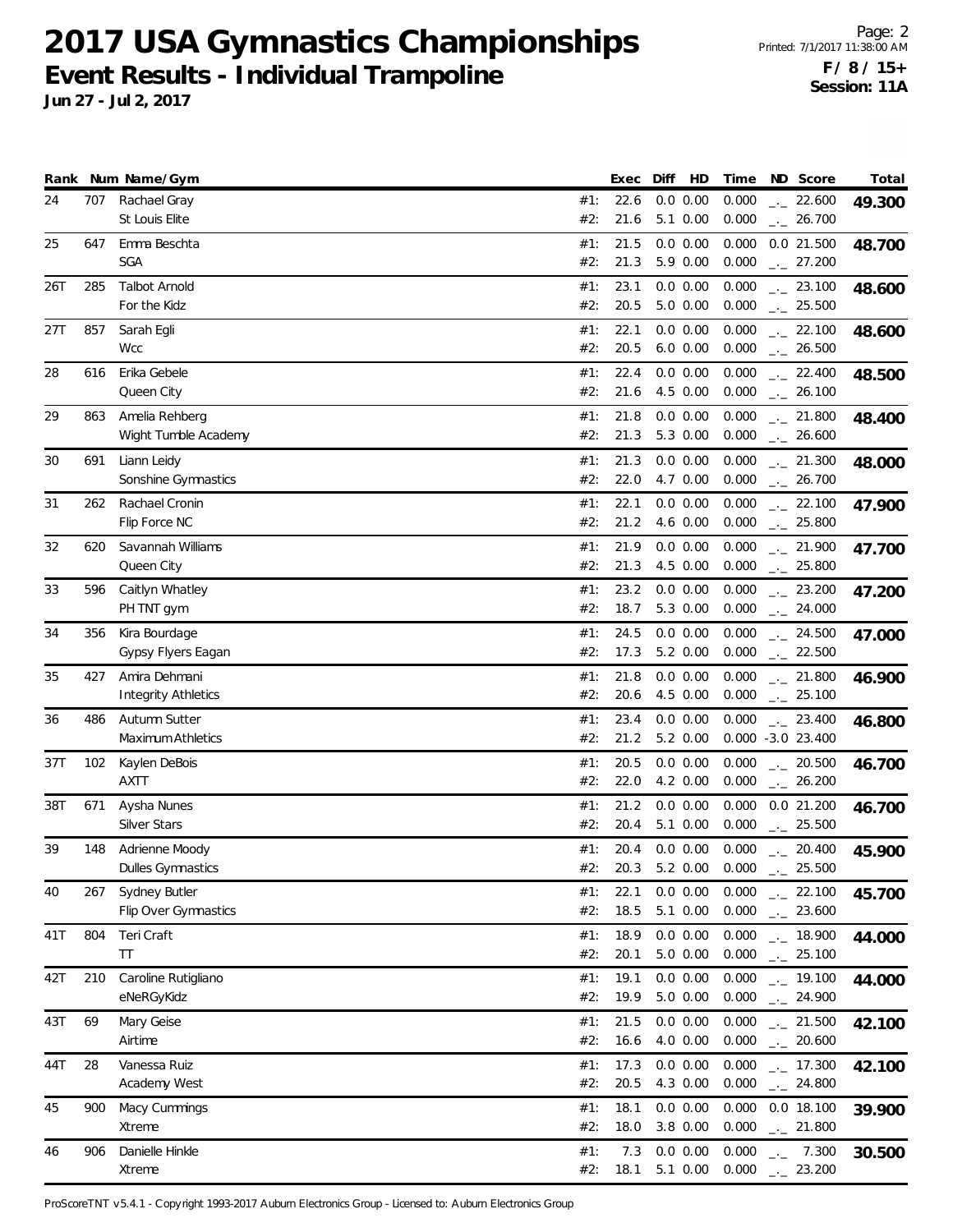|    |     | Rank Num Name/Gym   |  |  |  | Exec Diff HD Time ND Score           | Total                                               |
|----|-----|---------------------|--|--|--|--------------------------------------|-----------------------------------------------------|
| 47 | 657 | Natalie Traw        |  |  |  |                                      | #1: 22.2 0.0 0.00 0.000 $\frac{1}{2}$ 22.200 27.100 |
|    |     | <b>SGA</b>          |  |  |  | $\#2$ : 3.9 1.0 0.00 0.000 _._ 4.900 |                                                     |
| 48 |     | 431 Araya Meredith  |  |  |  |                                      | #1: 22.5 0.0 0.00 0.000 0.0 22.500 24.700           |
|    |     | Integrity Athletics |  |  |  | $\#2:$ 1.5 0.7 0.00 0.000 . 2.200    |                                                     |